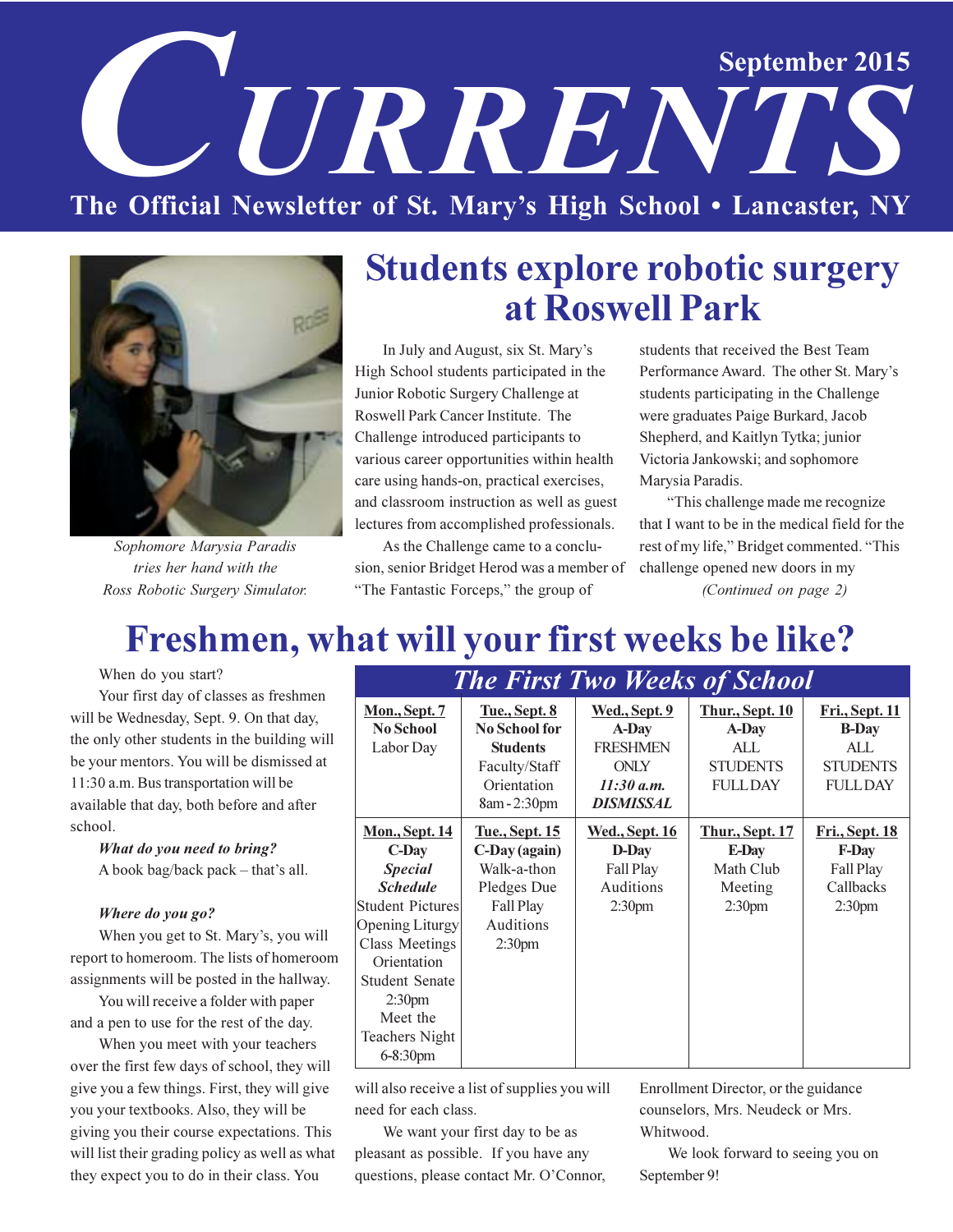#### **Currents**

### **Robotic surgery** (continued from page 1)

education of medicine.

"Winning [the team award] was like winning a Grammy!" Bridget continued. "This award that will hang in my bedroom now and in my dormroom when I go to college; it will remind me to look back and see how hard my team worked and studied to get this award."

"I got a lot out of the Challenge,"



Recent graduate Kaitlyn Tytka practices with a surgery simulator.

Kaitlyn added. "I learned how to work well as a team and how to utilize each other's strengths and weaknesses. This program helped me confirm my decision to work in the medical field. It also made my dream of working at Roswell in the future even more apparent. I would recommend this program to other students, especially students considering the medical field."

"Our students had a positive experience and did very well in the program," said coordinating teacher Mrs. Kathy Walh-Henshaw. "They were challenged, worked hard, and learned a lot. Our students were very excited and enthusiastic about their experience. They loved it!"

"We are extremely proud that our students learned so much, and received awards, from their participation in the Roswell Robotics Surgery Challenge," said St. Mary's Principal Mrs. Rebecca Kranz. "It takes a great commitment to engage in such a challenging program throughout the summer. This program, and many more like it, allow our students to prepare for their college, careers, and life after school."

Robot-assisted surgeries are minimally invasive surgical procedures carried out



Bridget Herod holds her "Best Team Performance Award."

with assistance from a highly specialized surgical robot under the control and oversight of an experienced surgeon. Compared to traditional "open" surgeries, these procedures typically involve smaller incisions, less blood loss, and quicker recovery time. At Roswell Park, robotassisted procedures are used in the treatment of many urologic, gastrointestinal, head-and-neck, thoracic, and gynecologic cancers.

### St. Mary's grad receives Roswell Research award

Korry Wirth, a 2012 graduate of St. Mary's High School, was one of five college students to receive the "Outstanding Scientific Talk Award" for his research at Roswell Park Cancer Institute. Twentysix students made presentations at the conclusion of the recent Roswell Park Summer Research Internship Program in Cancer Science.

Korry received his award for his presentation on "Investigating the Role of TAK-1 in the Invasion and Metastasis of Ovarian Cancer."

In his research, Korry studied a particular gene that is mutated in highly aggressive forms of ovarian cancer and is responsible for its metastasis. His research characterized the role of the mutate TAK-1



Korry Wirth '12 stands with his award-winning presentation. gene in the spread of aggressive ovarian cancer.

The Outstanding Scientific Talk Award recognized students for their ability to

relate their research to an audience in a logical, enthusiastic, and understandable manner utilizing strong visual aids.

Korry last participated in the Roswell Park summer program four years ago when he was a junior while attending St. Mary's. Korry is presently a senior at Canisius College.

**Currents** 

Published 12 times a year by St. Mary's High School 142 Laverack Ave., Lancaster, NY 14086  $(716)$  683-4824 • www.smhlancers.org

Editor - Keith Kidder '85

*Vol. 24, Issue 1*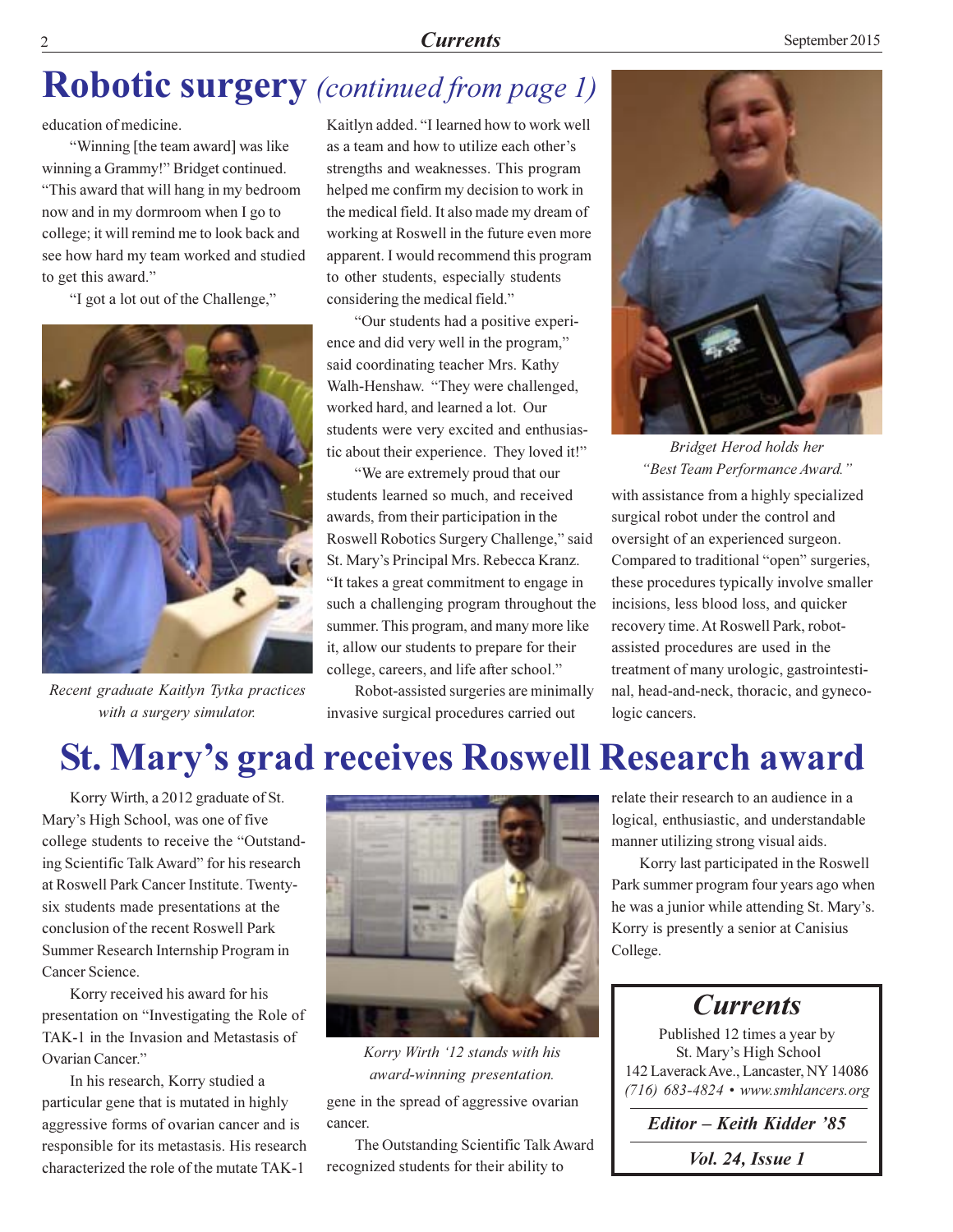### **Our New Year begins**

line of a new school year. What do you

want to accomplish this year? Big things?

Little things? Will you take on a positive

"Consider this: whoever sows sparingly will also reap sparingly, and whoever sows bountifully will also reap bountifully." 2 Corinthians 9:6

Dear Family & Friends,

I'm sure we can all fondly look back on many new beginnings that we have experienced in our lifetimes. We can remember the beginning of special friendships. The beginning of our favorite song or

movie is always easy to recognize. And it wasn't too long ago that we were all welcoming in the beginning of summer.

The "beginning" is so often associated with a positive and fresh start. We look forward to the beginning of a trip, the beginning of a party, the beginning of new life. The beginning of the school year can bring the same optimistic feelings, if we make the choice to do so.

Each one of us has a decision to make. We are all standing together at the starting



attitude or are you looking at this beginning as an end? I hope that you will make the choice to come into the new year with

renewed confidence and energy, ready to make the best of your new beginning. Take this blessing from God, this opportunity for a fresh start, and run with it.

As you enjoy your last

few family dinners before all the craziness of the school year begins, maybe you could discuss what new goals you will set for the coming year. Talk about what you would like to accomplish academically, spiritually and in the extracurricular realm. Is your goal to make the honor roll first quarter? Will you make time to attend the voluntary weekly mass on Thursday mornings starting in October? What activities will you jump into in the new year - how about trying something new?

### **Updates for the new year**

Over the summer, our staff has been hard at work to make improvements to the building and programs within the school. Here is a list of some of the exciting things that have been going on at the school in the last couple of months:

• We are updating our School Counseling program to include the specialized position of College Counselor. Mrs. Jamie Whitwood has been appointed

# **Meet the Teacher Night is Sept. 14**

St. Mary's High School will hold its annual Meet the Teacher Night on Monday, Sept. 14, beginning at 6 p.m.

This night  $-$  designed for parents (leave your student home) – will allow parents the opportunity to meet with their students' teachers and to learn more about the classes, homework assignments, and

During those first few weeks of school, announcements will be made and sign-up sheets will be out for the many clubs and activities that St. Mary's has to offer. How will you take advantage? What opportunities will you grasp?

I invite you all to join and follow me on Twitter @LancerKranz, as well as our other SMHS Twitter handles stmaryslancers. This is a great way to keep up with the many things going on at school.

May the grace of the Blessed Mother fill us all with inspiration for the new year. I'll see you at the front door next week!

Sincerely,

Bebecan L Kram Principal, Class of 1992

PS - I hope to see many parents at our Parent Go-To-School Night on Monday, September  $14<sup>th</sup>$  at 6 pm. This is a great way to meet the teachers and get every one of our students started on their path to success

> to this position and will work with Mrs. Sarah Neudeck (Chairperson of the Counseling Center) to provide meaningful programming to educate both students and parents about making great decisions for their college choices. Along with this update, we will be transforming the setup of which counselors work with which students. (Continued on page 4)

grading policies. In addition, parents will also hear from Mrs. Rebecca Kranz, Principal, who will discuss updates to school policies. Also, parents will hear from the Lancer Parent Partnership.

Refreshments will be available throughout the evening. Hope to see you on September 14!

### Welcome, new teachers!

St. Mary's High School is pleased to announce the addition of the following people to the Lancer community:

- Dr. Kirsten Eurenius, Ph.D. -Regents & General Chemistry, Forensic Science, STEAM **Program Assistant**
- Meaghan Hillery Ceramics, Advanced Ceramics, Digital Art, Digital Photo, Drawing & Painting, 2D Studio in Art. 3D Studio in Art. Yearbook Moderator
- Ryan Kaminski Keyboard & Guitar, Music Theory

Check out future issues of Currents for profiles of the new community members.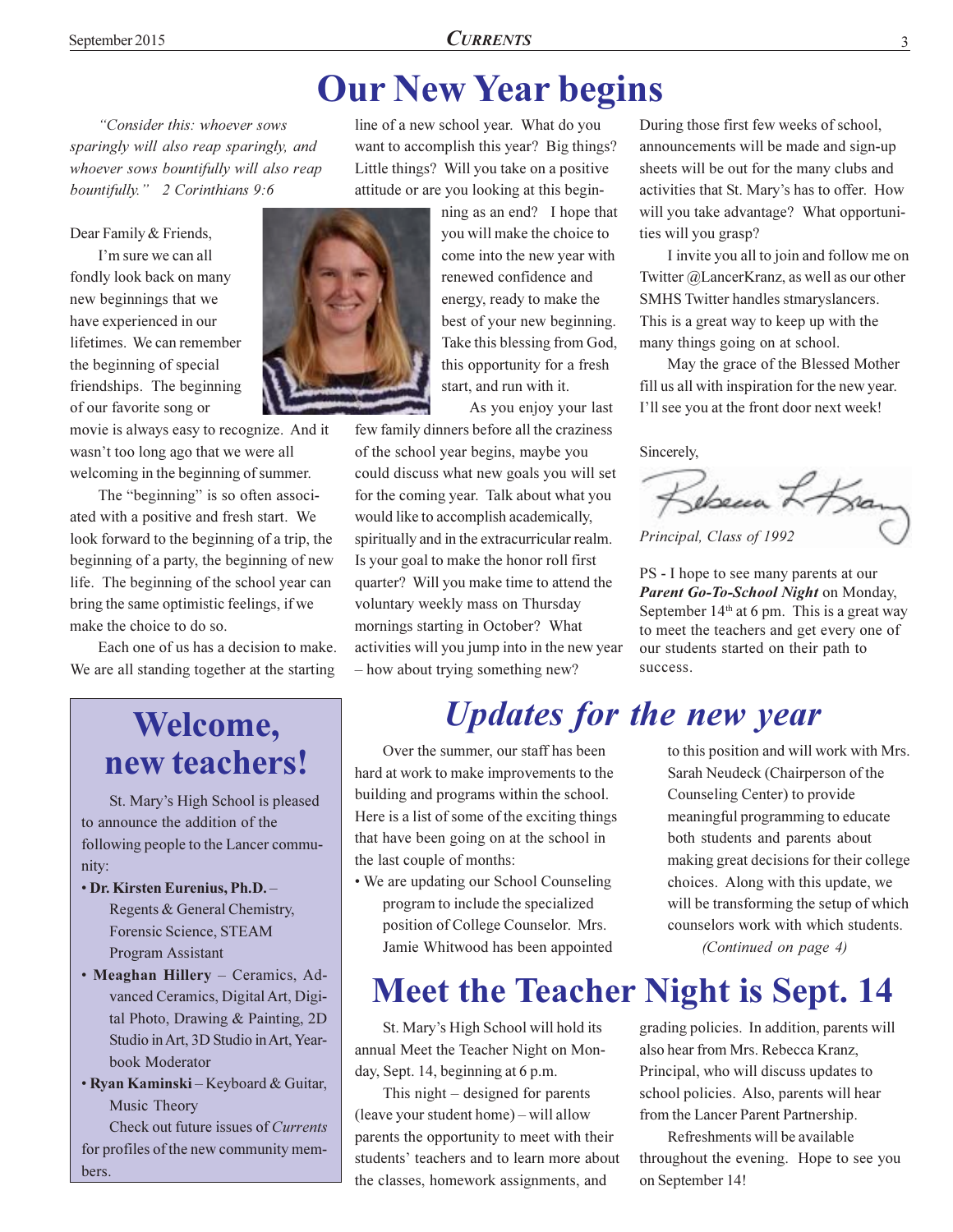### **Summer updates** (continued from page 3)

Each counselor will work with students from all four grade levels. Mrs. Whitwood will work with students with last names beginning with the letters A through L and Mrs. Neudeck will work with students with last names beginning with the letters M through Z. Our counselors also excel at teamwork and will work with one

- another throughout this transition, especially with seniors who have been working with Mrs. Whitwood for the past three years.
- Our Technology Staff has been hard at work updating the WiFi throughout the building, including 43 new access points. We now have strong, reliable coverage throughout the entire

## **From the Enrollment Office 2015 Open House** for Prospective Students Friday, Sept.  $25 - 5$  to 8 p.m. Sunday, Sept. 27 - 11 a.m. to 3 p.m.

St. Mary's Open House for Prospective Students and their Families, taking place on Friday, Sept. 25, from 5 to 8 a.m. and Sunday, Sept. 27, from 11 to  $3 p.m.$ 

This event is designed to allow middle school students, potential

Mr. Beck O'Connor, Enrollment Director, is looking students and parents who are willing to volunteer at this year's Open House, to share what St. Mary's means to them and their families.

#### Mr. O'Connor is also looking for families willing to place an Open House sign on their front lawn for passing drivers to see.

Please spread the word about the transfer students, and their families to come to St. Mary's; meet with students, teachers, coaches, and parents; take a tour of the school; and learn about the curriculum, clubs, and sports that the school offers. Visitors will also receive a gift and refreshments.

#### **Volunteers needed**

Students interested in helping out should stop in to Mr. O'Connor's ofice to sign up.

Parents are asked to contact Mr. O'Connor at 683-4824, ext. 237 or boconnor@smhlancers.org.

#### Can you post a sign?

If you can help, please call Mr. O'Connor at 683-4824, ext. 237, or email him at boconnor@ smhlancers.org.

#### **Upcoming Enrollment Events**

### **Admission Exam Prep Classes**

Saturdays, October 31, November 7 & 14 **Admission** Exam

Saturday, November 21 8:30 a.m. to 12 noon

building, including the Athletic Center. Students have their own SMH-STUDENT network to use and there is also an SMH-GUEST network that all parents and guests can use when they are in the building. Additionally, we have new computers in Room 108 that will benefit all classes in that lab.

- Through our STEAM Grant from the Oishei Foundation, we have continued updates to the STEAM Zone in Room 205, as well as to the STEAM Program. We have added more computers, updated furniture and will be adding a junior/senior project component, as described by Mr. Phil Conner (STEAM Coordinator) on page 8. Additionally, we received a very generous donation from Empire EMCO of a 3D printer that allows us to print at a much larger scale than the two 3D printers that the school already owns.
- Through a School Safety grant from the state, we will be adding more lighting to the front of the building, along with more security cameras. Additionally, work is being done to repave the front walkway.
- Many classrooms and hallways have been treated to fresh coats of paint, as has the Art Gallery.
- The St. Francis of Assisi Peace Garden (in memory of Marty Galasso) has received a great deal of attention over the summer. Additionally, the office next to the Faculty/Staff room is being transformed into a space for the Campus Ministry team. We look forward to students and faculty enjoying those spaces for reflection and interaction throughout the year.
- The inaugural class of the Marian Honors Academy is beginning with the Class of 2019. A small group of select students will work with Academy Coordinator, Mr. Keith Junik, to cultivate their academic talent and further their academic and extracurricular pursuits.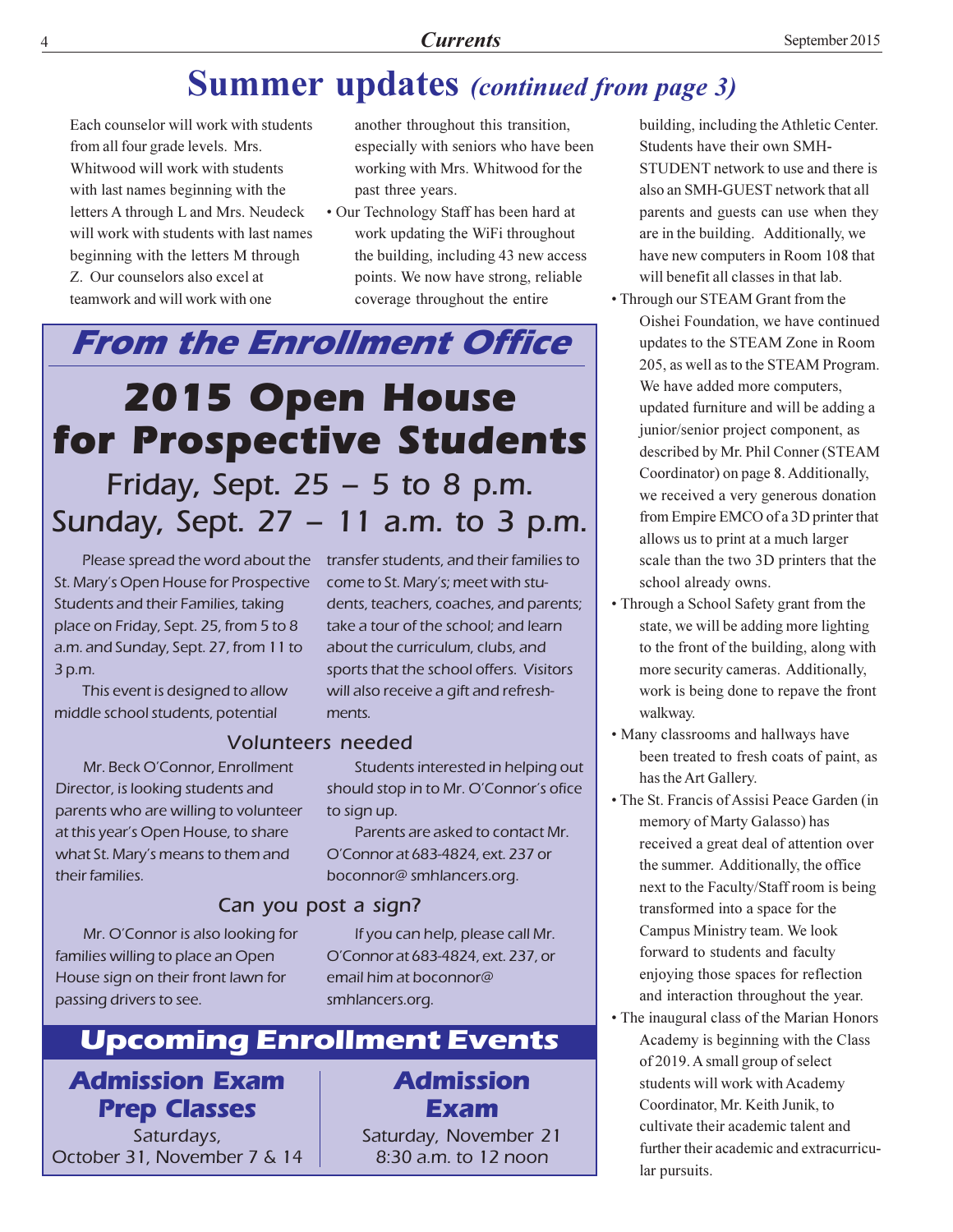### Wi-Fi access upgraded throughout SMHS building

We are pleased to announce that we have completed the first phase of the implementation of the One-to-One Technology Program at St. Mary's.

Over the summer, we updated the Wi-Fi throughout the building. We have installed 43 acess points, including the Athletic Center, which never had Wi-Fi access before.

Students will see the improvement immediately upon entering the school with more reliable connections, faster uploads and downloads, and stronger signals.

As part of this upgrade, we also installed two new networks: SMH-STUDENT for the students, and SMH-GUEST for parents and guests to use

when they are in the building. (To access the new network when you visit the building, you just need to go to your Wi-Fi settings on your mobile device, select SMH-GUEST as your desired network, and follow the instructions.)

In September 2016, every student at St. Mary's will be receiving a Chromebook.

They will be used for their academic pursuits, as teachers will incorporate them into their instruction. These Chromebooks are for the students to keep, for college and beyond.

There will be no additional charges for these Chromebooks; the yearly Technology Fee will cover the cost of the Chromebook.

### **Transportation information**

Information regarding transportation is sent to parents from the public school district at the end of August. This information is not sent to St. Mary's High School.

Students are reminded to especially pay attention to their bus numbers – some districts send multiple buses, so it's important for students to know which bus to get on at the end of the school day.

If you do not receive your bus information, or if you have questions or problems with the arrangements, please call the Transportation Department of your school district.

Students who take the Metro Bus will receive their bus passes as soon as they arrive at St. Mary's. The NFTA allows students to ride buses without passes for the first few days of school.

Remember: Students are never allowed to ride a bus from a school district other than their own. Public school districts are only insured for their own residents.

### **Driver Ed begins in September**

Did you know that St. Mary's High School has an after-school Driver Education Program?

Working with Buffalo Driving School, St. Mary's offers Driver Education three times a year – fall, spring, and summer.

During the fall session, classes take place on Thursdays; in-car sessions are once a week. Completion of this course satisfies the 20-hour graduated licensing requirement. This program is open to St.

Mary's students as well as members of the community.

To sign up, go to the St. Mary's website, www.smhlancers.org, click on Driver Ed at the top of the page, download the Registration Forms, and submit them with payment to St. Mary's High School.

Information regarding deadlines, start and end dates, and more will soon be available by going to the Driver Ed webpage.

### **Notes from** the Health Office **New students** need physicals

Students new to St. Mary's High School are required to have a physical exam on file in the Health Office. This applies to all ninth grade and transfer students. If you have not turned in a physical form by October 1, 2015, your student will be assigned a physical with the school physician.

Anyone interested in playing sports must have a current physical on file in the Health Office.

If your student has not had a physical and is interested in playing a winter or spring sport, please contact the Health Office to schedule a physical.

Your student's health is important to achievement in school. There are health screenings that the school nurse will begin this month in Physical Education classes.

These are the guidelines from New York State: Height and weight measurement are given annually to each student. Freshmen will have scoliosis screening if this was not completed by their primary physician at the time of their physical exam. Students new to St. Mary's High School and 10<sup>th</sup> grade students receive vision and hearing screening.

Please remind your student to wear contacts, or have his/her glasses on a regular basis.

This will give us the correct results in our testing and save you unnecessary visits to your eye doctor. Parents will be notified in writing if your student has any difficulty with screenings.

If, at anytime during the school year, you feel that your student is having difficulty, please contact the school nurse, Mrs. Murphy, for screening or if you have questions regarding height and weight.

If you have any questions, please call the school nurse, Mrs. Murphy, at 683-4824, ext. 220.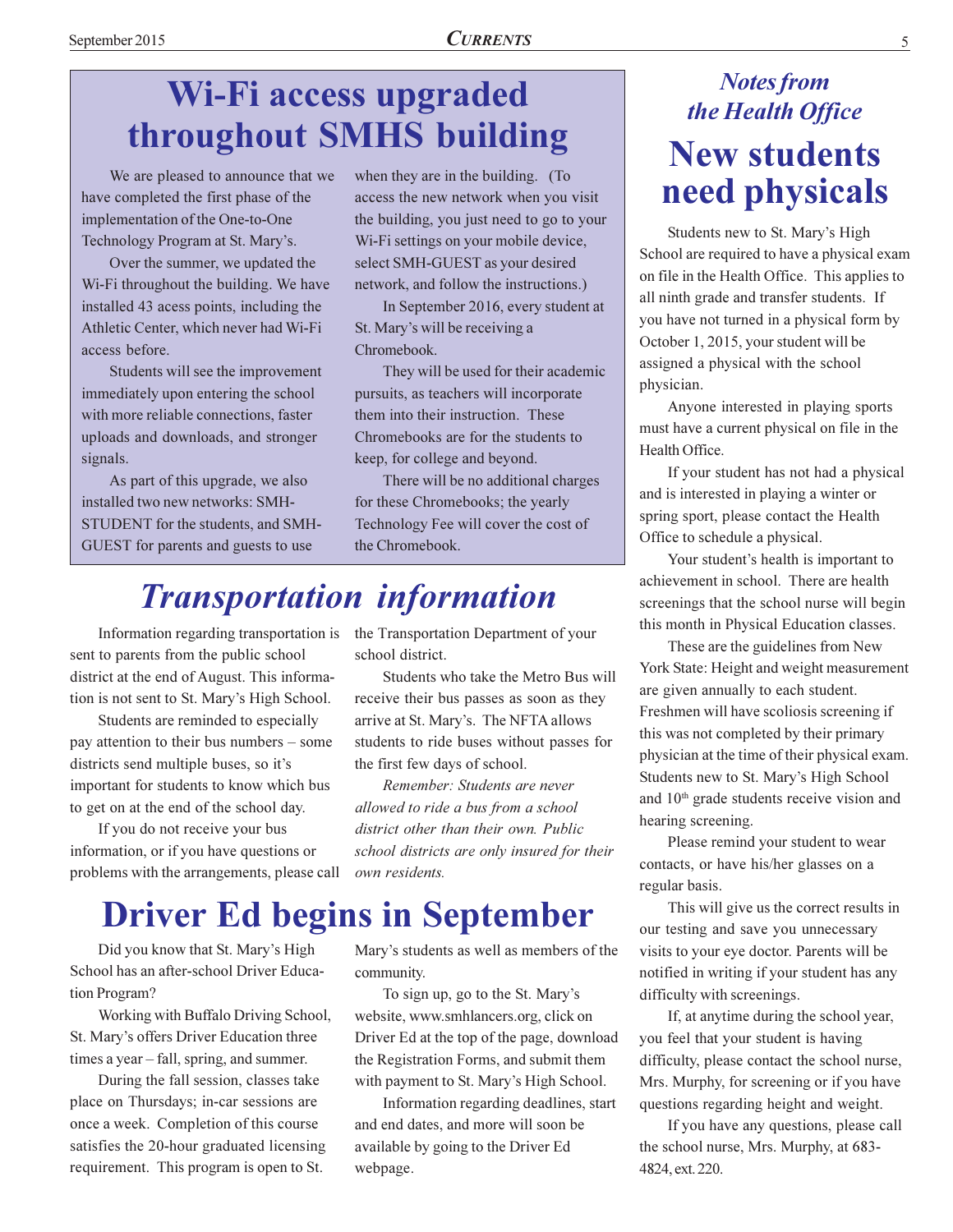### **Student / Parent Handbook now available**

The 2015-16 St. Mary's Student Handbook is now available. The Handbook may be found by going to the St. Mary's webpage, www.smhlancers.org, and clicking on "About."

The Student Handbook includes school policies (tuition, attendance,

academic, acceptable technology) and the rules and regulations (discipline code, dress code).

The Handbook also contains the school's Code of Conduct, a list of Student Organizations, an explanation of Services and Resources, a map of the school, the

class-time schedules, and much more.

Updates have been made to the Dress Code, disciplinary actions, and Senior Privileges.

**All students and parents MUST read** the student handbook to ensure awareness of school guidelines.

### **Students and parents must acknowledge** that they have read the Student / Parent Handbook

By signing this page, I acknowledge that I have read the Student / Parent Handbook for 2015-2016 (available on the St. Mary's website, www.smhlancers.org). I understand that the Handbook contains information that my child and I may need during the school year. I also understand that all students will be held accountable for their behavior and will be subject to the disciplinary consequences outlined in these policies.

If you have more than one student at St. Mary's, list the other students below. Have the student in the highest grade level turn this form in to their homeroom teacher.

| Student #1:                                                                                                                                                                                                                                                                                      |
|--------------------------------------------------------------------------------------------------------------------------------------------------------------------------------------------------------------------------------------------------------------------------------------------------|
| Student Signature: National Communication of the Communication of the Communication of the Communication of the Communication of the Communication of the Communication of the Communication of the Communication of the Commu                                                                   |
| Homeroom: and the contract of the contract of the contract of the contract of the contract of the contract of the contract of the contract of the contract of the contract of the contract of the contract of the contract of                                                                    |
| Student #2: $\blacksquare$                                                                                                                                                                                                                                                                       |
| Student #2 Signature:                                                                                                                                                                                                                                                                            |
| Student #3: New York: New York: New York: New York: New York: New York: New York: New York: New York: New York: New York: New York: New York: New York: New York: New York: New York: New York: New York: New York: New York:                                                                    |
| Student #3 Signature: <u>Contractor</u> Contractor Contractor Contractor Contractor Contractor Contractor Contractor Contractor Contractor Contractor Contractor Contractor Contractor Contractor Contractor Contractor Contractor                                                               |
| Parent Signature: and the contract of the contract of the contract of the contract of the contract of the contract of the contract of the contract of the contract of the contract of the contract of the contract of the cont                                                                   |
| Date: https://www.archive.com/default.com/default.com/default.com/default.com/default.com/default.com/default.com/default.com/default.com/default.com/default.com/default.com/default.com/default.com/default.com/default.com/                                                                   |
| $\mathbf{r}$ and $\mathbf{r}$ and $\mathbf{r}$ and $\mathbf{r}$ and $\mathbf{r}$ and $\mathbf{r}$ and $\mathbf{r}$ and $\mathbf{r}$ and $\mathbf{r}$ and $\mathbf{r}$ and $\mathbf{r}$ and $\mathbf{r}$ and $\mathbf{r}$ and $\mathbf{r}$ and $\mathbf{r}$ and $\mathbf{r}$ and $\mathbf{r}$ and |

This form must be returned by **Monday**, **Sept.** 14. Students who do not return this form will not be allowed to participate in extra-curricular activities, including athletics, play rehearsals, and club activities.

### **Walk-a-Thon taking place Tuesday, September 22**

For several years, the Student Senate of St. Mary's High School has sponsored the annual Walk-a-thon. The students have walked the streets of Lancaster and, in the process, raised funds which are used for school classes, clubs, and organizations and to help fund the Student Senate Scholarship.

Like last year, the Student Senate has decided to incorporate a school picnic into the Walk-a-thon, presently scheduled for Tuesday, Sept. 22. After a walk of about three miles, the Walk-a-thon will arrive at Firemen's Park in Depew. Here the students will be treated to a picnic lunch while able to enjoy the basketball courts, sand volleyball court, and more. The students will walk back to school at the end of the day.

Created in 2006, the Student Senate

Scholarship is awarded to an incoming freshman who has the potential to be a future student leader of the school.

In the August mailing, families received a letter from the Student Senate Co-Moderators, Mrs. Lynn Tytka and Mr. Keith Kidder, going into more details about the Walk-a-Thon. There was also a Walk-athon pledge sheet. All Walk-a-thon pledges are due Tuesday, Sept. 15.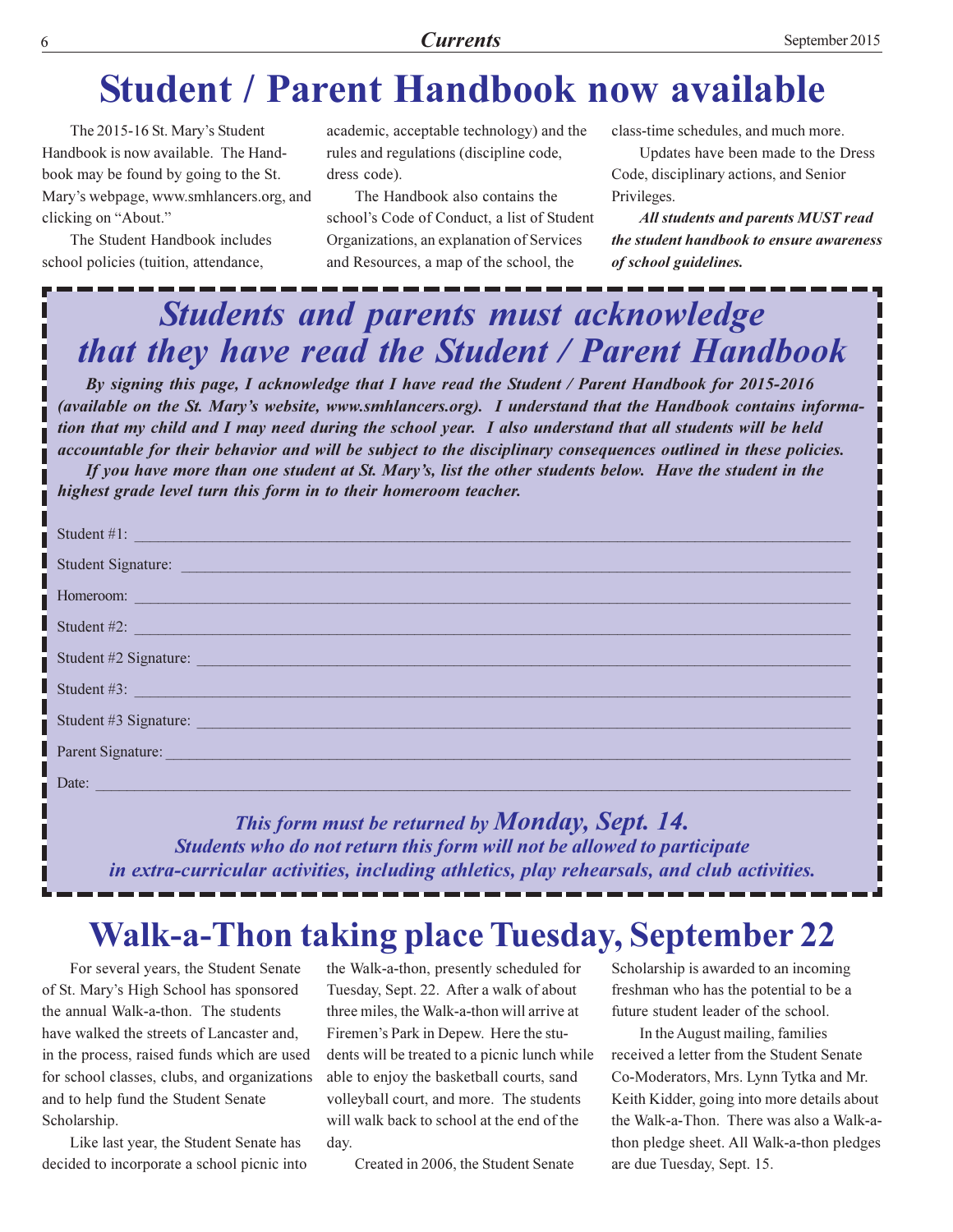## **Dress code added for Prom / Semiformal dances**

The Administration of St. Mary's High School recently added the following Dress Code for the Prom and all Semiformal Dances:

The Dress Code for students at Prom and Semi-Formal Dances should be proper and demonstrate modesty and self-respect befitting a Catholic high school student.

#### Guidelines for Ladies:

- With your arms at your side, no skin should be showing in front of your arms
- No Front or Side Cut Outs
- Fabric inserts must be sewn in, not pinned (so they can't be removed)
- Length of dress must be no shorter than fingertip length, no slits higher than fingertip length
- No bare midriffs or see-through material

#### $(no$  netting)

- Strapless dresses must fit securely
- Back of dress cannot go below the navel line
- No excessive cleavage or plunging neck lines
- · Bi-level dresses must be no shorter than fingertip length
- No visible tattoos

#### **Guidelines for Gentlemen:**

- Must wear a tuxedo or suit with tie for Prom
- For semi-formal dances, suits or dress pants, suit coat, dress shirts with ties must be worn
- Hats or accessories such as canes or sticks must be left in the car or limo before entering the event • Dress shoes must be worn
- No jeans of any color
- · Must be clean shaven
- No visible tattoos

#### Other notes:

- All guests of a St. Mary's student are required to follow all SMHS guidelines. St. Mary's High School, through the Office of the Dean of Student Affairs, reserves the right to refuse entrance to any ticket holder based on attire.
- A permission form verifying that the student and parents have read and agreed to the dress code must be signed and returned to school prior to purchasing a prom ticket.
- Guests from outside the school must also sign the permission slip to verify they understand the dress code rules and guidelines before attending the event.
- **Examples of dresses NOT allowed in the Prom/Semiformal Dance Dress Code**



No Front or Side Cut Outs



fingertip length

No slits higher than fingertip length



see-through material



Back of dress not below navel line



Bi-levels no shorter than fingertip length

### **Sports Boosters Sponsors 2-Man Scramble Golf Tourney Under the Lights** at Bob-o-Links September 6th • 7 pm \$85 each

Includes 18 holes (shotgun start), Closest to Pin Prizes, and Appetizers & Beverages at the After Party

For more information, contact Steven Grieco at 683-4824, ext. 235 or sgrieco@smhlancers.org

### Don't forget the blue blazer

Just a friendly reminder that, as part of the St. Mary's Dress Code, all young men must wear a navy blue blazer as part of the Liturgy Dress Code.

The requirements for the blazer are that it must be navy blue, single-breasted, and have two or three buttons.

To ensure that you purchase the correct style blazer, the Administration recommends buying it

through Flynn & O'Hara. You may also purchase a blazer at Kohl's, JC Penney, the New York Store, or other clothing retailers.

The first day that these blazers must be worn is on Monday, Sept. 14, when the school will be celebrating the Opening Liturgy.

Any questions regarding the blazer should be directed to Mr. Matt Ard, Dean of Student Affairs.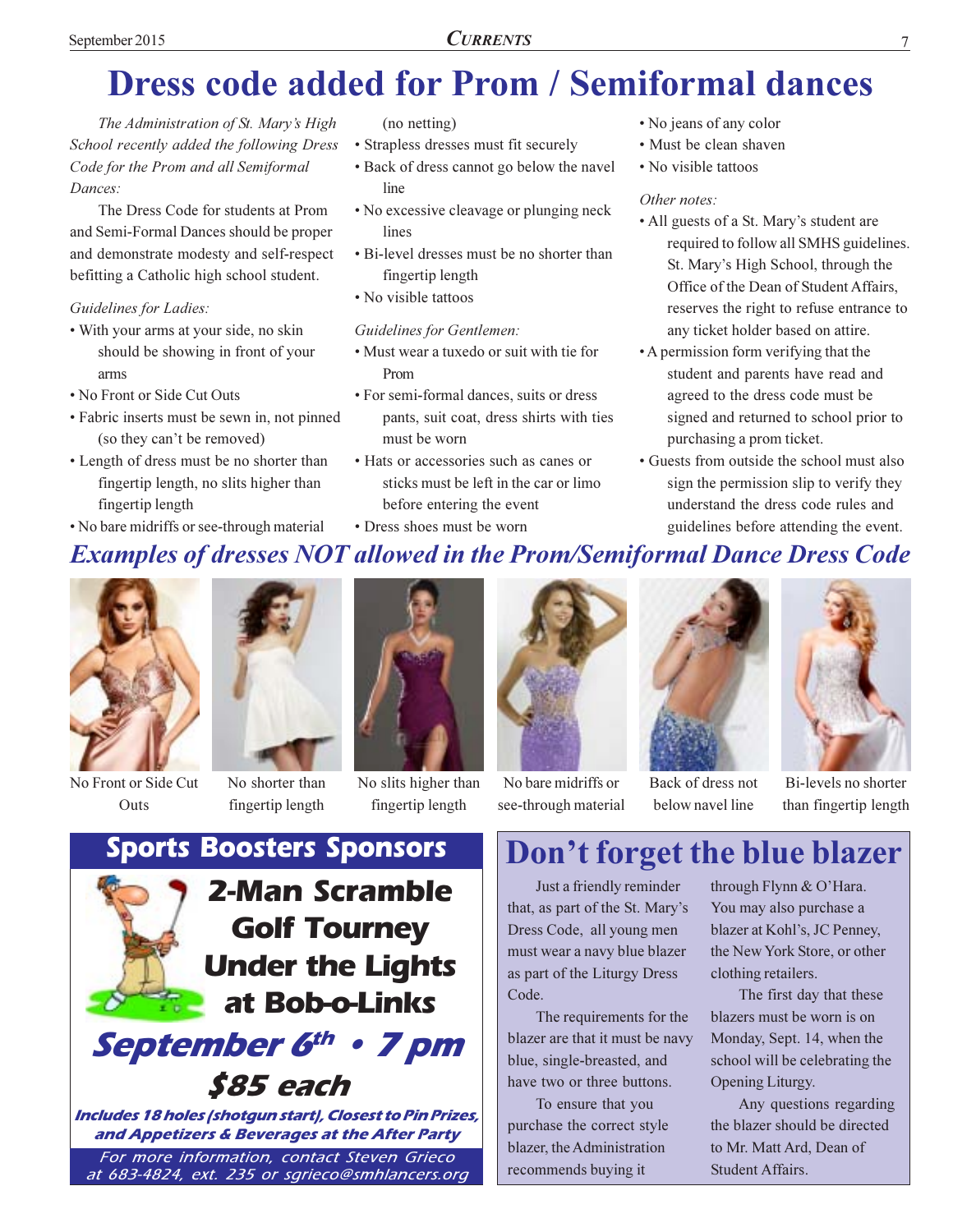### **Student absentee & attendance information**

#### **Note – The Attendance Policy in its** entirety may be found in the Student / **Parent Handbook.**

Whenever it is necessary to be absent from school, a parent or guardian must call extension 227 no later than 8 a.m. to explain the reason for the absence. The phone call should include the student's name, which parent/guardian is calling, and the reason for the absence. If no call is received by 8 a.m., the Attendance Office will contact the student's parents or guardians to obtain the reason for the absence. If no reason for an absence is obtained within 24 hours, the student will be considered truant, and the student will receive appropriate disciplinary actions.

A student will be excluded from participation in any extracurricular activity (sports, clubs, field trips, or any schoolrelated functions) on a day he/she is absent from school or not present by 10 a.m.

Truancy will result in detention or suspension.

Upon return to school, a student who has been absent needs to see each teacher individually to check about class work. notes, tests, quizzes, homework collected, and homework assigned during the absence. Teachers will give students who have been absent time to make up work. The student is responsible for doing so in a timely manner.

Realizing that attendance in class is vital to the success a student can achieve in a course at St. Mary's, the following has been adopted as the school's Attendance Policy:

- A student who misses six (6) classes because of illegal absences during any one quarter will automatically fail that course(s) for that particular quarter. This may affect the student's status regarding academic ineligibility.
- A student who has missed more than half of a class period will be deemed to be absent for the entire class.
- After 4 or more classes have been missed. the attendance officer will send written notices to the parents. After the 6th absence, the student is failing and parents will receive a written notice.
- The attendance office subscribes to the New York State attendance policy.
- The only legal excuses for being absent: medical appointments with verification, snow days from home school district, funerals, court dates with verification.
- Medical excuses must be presented on the day the student returns to school. Medical excuses are doctor or dentist appointments, verified by written notes on the doctor's stationery. Medical excuses for any one quarter must be turned in by the day the quarter closes and will not be accepted once report cards have been issued. Failing grades due to attendance will not be changed after report cards are issued.
- New York State does not recognize "Take Your Daughter / Son to Work Day" as a legal reason for being absent from school. St. Mary's High School also does not recognize the day. If a student participates in the day, it will be considered an illegal absence with parent permission and charged as one of the five absences allowed per quarter.
- Road tests and permit tests are unexcused absences.
- If a school district is closed and not providing bus service for days that are NOT weather related, and St. Mary's High School is in session, students are required to be in school. District

closings that are not weather related are not excused absences. Parents should check their school district calendars and make necessary transportation arrangements for those dates.

• Students may not leave campus once they arrive on school property.

#### Snow (Weather-Related) Closings

If a school district is closed due to weather, students are legally absent. Even for weather-related district closings, parents are still required to call their students in absent to extension 227 by 8 a.m. However, if a student comes to school, it is our expectation that they will remain until the school is closed or the end of the school day. Students who are absent from school are not allowed to participate in any extracurricular activities on that day.

If a district closes during the day, students will be released only to district transportation or a designated parent or guardian. We will not release students to ride with other students or other parents. except for siblings.

If a parent or guardian decides it is necessary to pick a student up during the day, please call the school to let us know you are coming.

Families will be notified of school closings/delays through the massnotification system. In addition, informa-(Continued on page 9)

**Student work when absent** 

As we are all well aware, daily class attendance is directly related to a student's academic success. However, absenteeism from school may be unavoidable. Please be advised of the school policy regarding getting work while a student is absent:

• If a medical absence is long-term (a week or more), a parent should contact the Counseling Center regarding the student's situation. Teachers will be contacted to submit missing assignments, worksheets, etc. After the Counseling Center has

received this work, arrangements need to be made to pick up these assignments as well as the needed textbooks, notebooks, etc.

• If the absence is short term (a few days), the student should contact a classmate. The "turn-around time" in getting work for absent students makes this the most effective and efficient way to get this information. Teachers will give students who have been absent time to make up work. The student is responsible for doing so in a timely manner.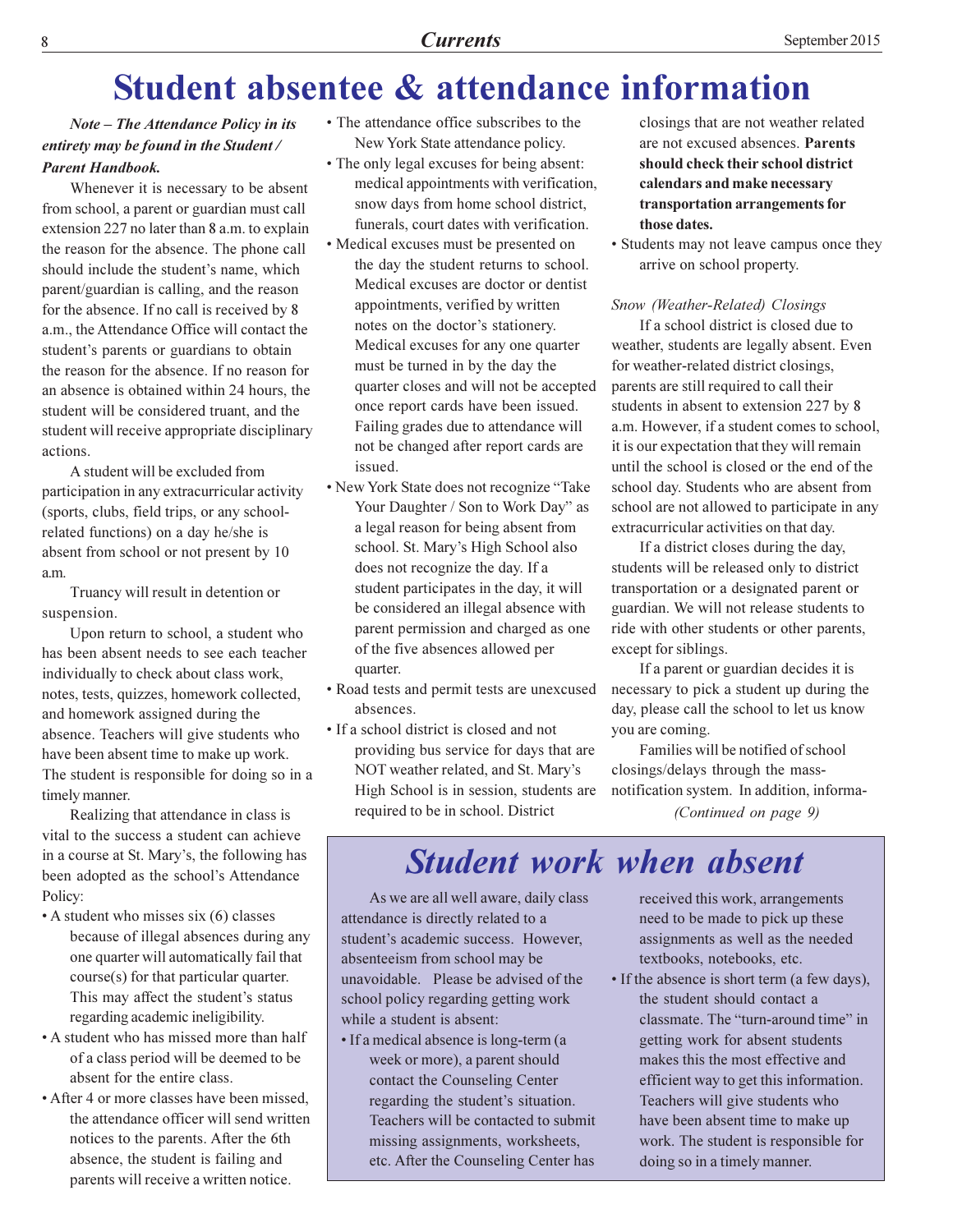## Freshmen answer, "What does Lancer mean?"

**By Mr. Max Mauro** 

English Teacher

At Lancer First Step, we asked the incoming freshmen, the Class of 2019, to define what being a Lancer means to them using the letters that spell out who we are! Here are the top four of over 35 participants (The other participants can be found hanging in the Freshmen English classroom  $114)$ 

Loving others all the time Amazing and supportive to peers Nice to new faces you encounter and know Caring for others in need and in general Encouraging yourself to become a better person Respectful to faculty, sports teams,

classmates and everyone

-Athena Mohomen

Love academics, classmates teachers and sports Always up for a challenge Nice to everyone and anyone



Some of the participants in this year's Lancer First Step program.

Courage to do what you believe is right Everyone together as one big family Radiate positive vibes always to everyone -Nick Pronobis

Loyalty to your class peers Always setting a Christian example Never a poor spirit in sports or classes Courageous when it comes to new things Every day is a day filled with hope, joy and laughter

Ready to learn about our faith -Saige Maniscalco

Looks out for each other Always prepared for the day Never lets daily challenges get in our way Caring for others before ourselves Eager to live and learn about our faith Respectful to our teachers and our classmates

-Brianna Propis



Welcome to all the new members of the St. Mary's family. Each month the Office of Campus Ministry offers a reflection on an aspect of our faith. You are invited and encouraged to respond, inquire, and critique these offerings.

Our theme for this year is "Many and One". Based on St. Paul's first letter to the Corinthians, Chapter 12, the Church teaches that we are all one body in Christ. We, the Church, comprise the Mystical Body of Christ. Each one of us has been given certain gifts and talents

to empower, enable, and minister. Through these charisms the Church grows, ministers, and becomes holy.

As each body part has its unique function, so too, each member of Christ's body has a particular function and role in the Church.

The faith community at St. Mary's has the challenge to recognize and help realize these charisms and gifts in our students. Through the teachings of the Church and the experience of prayer, it is our hope that each student becomes aware of the call

God has placed on their lives. As these many gifts are realized and developed we, as a prayerful community, become one and holy.

The title of this article, often found on U.S. currency, is not in reference to money. It is a Latin phrase meaning "from many, one".

It is our aspiration to challenge our many students and their families to become one in St. Mary's.

Benedicat vos omnnipotens Deus.  $twf+$ 



What if ...up to 26% of each purchase you made went to your favorite worthy cause? Shopping at hundreds of online stores helps St. Mary's High School with each purchase! It's all free & private. Join today and change online shopping for good. Go to igive.com for more information.

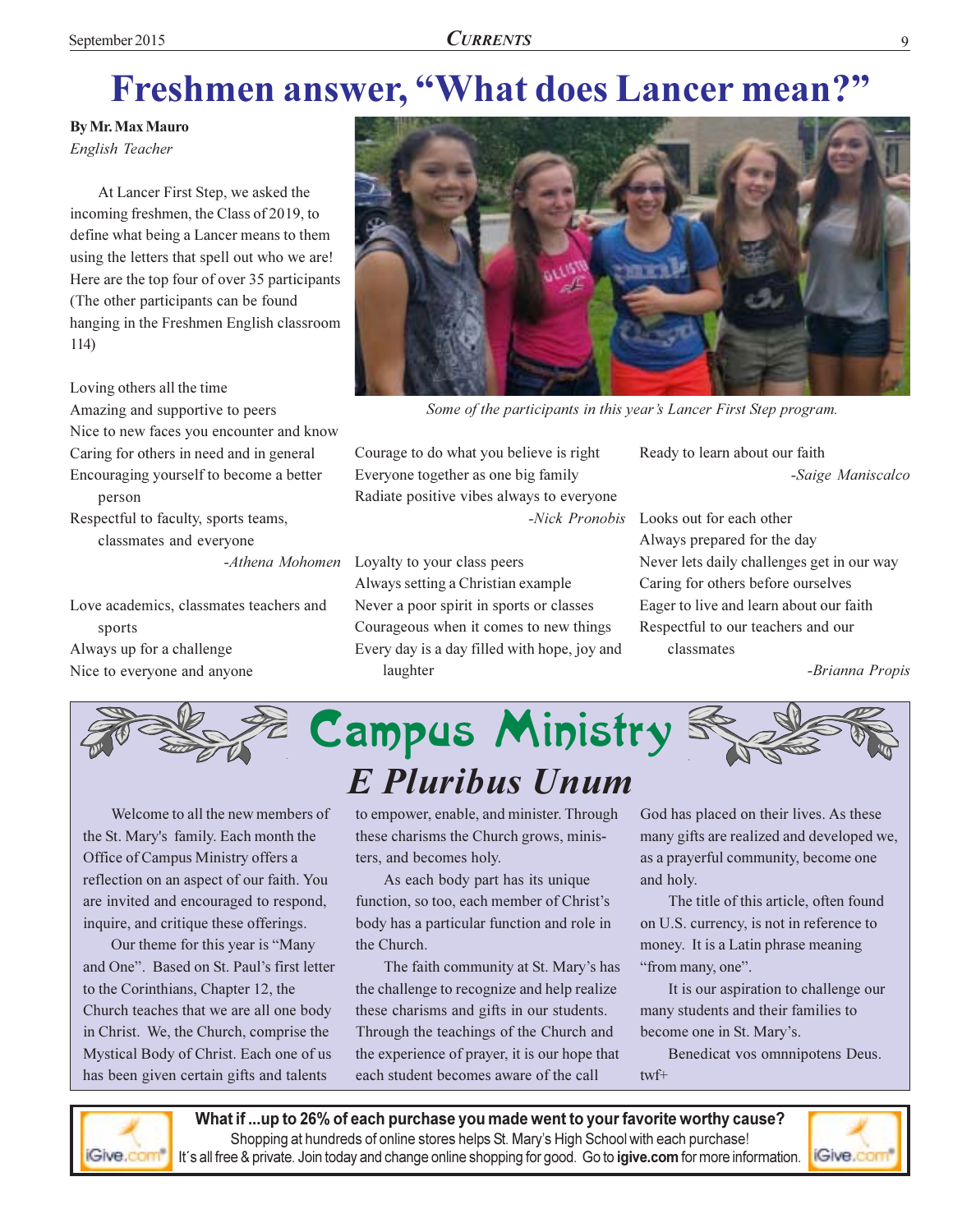## Attention Sophomores, Juniors, & Seniors -**STEAM Challenges are back and expanding!**

**By Mr. Philip Connor STEAM** Coordinator

The mandatory Sophomore STEAM Challenges are back this year, and along with them St. Mary's is expanding the program to include Juniors and Seniors.

For those of you who do not know what the STEAM Challenge is, it is a program designed to expose and nurture student interest in the STEAM fields (Science, Technology, Engineering, Art, and Mathematics) and perhaps motivate them to pursue a career in one of these important and needed disciplines.

**SOPHOMORES:** Each member of the

sophomore class is required to successfully complete two STEAM Challenges during the course of the year. There will be a total of eight projects that will be offered, and each student will choose their top three favorites. Students will then be assigned to two of their top three for completion. Students are of course welcomed and encouraged to complete more than two challenges if desired.

The challenges will run approximately six weeks and be worked on during study halls. Each challenge will conclude with a competition with their fellow STEAM participants.

For Sophomores the participation in

### **STEAM Challenge Descriptions**

Below is a list and a brief description of each of the eight STEAM challenges that the members of the Sophomore Class will choose from. More details on the Sophomore STEAM Challenges will be provided at the Sophomore Class Meeting on September 14th.

1. Egg-O-Naut: For this challenge, students will design, construct, and launch a 2-liter soda bottle rocket intended to carry an egg "astronaut" into the air as high as possible and then return it safely to the ground, unbroken.

2. Building a Wind Turbine: Students will design and construct turbine blades for a model wind turbine. The

(Continued on page 9)



Alex Paul and Nathan Waley show off the egg that "survived" the Egg-O-Naut Challenge.



Jon Pasternak contructs his wind turbine.

the STEAM Challenge is mandatory, and they will receive a grade for their completion of the projects. Challenges that are not successfully completed will need to be redone or another STEAM challenge will be assigned until two successful challenges are met.

More details will be provided during the Sophomore Class Meeting on September  $14<sup>th</sup>$ .

**JUNIORS and SENIORS: St. Mary's** has come up with a very special STEAM project for you: "It's Easy Being Green!"

We are looking for highly motivated Juniors and Seniors who want to be part of a single large-scale, year-long, and environmentally focused project. The project itself will be fully student originated, designed, and implemented. You and your teammates will decide on a project of your interest as long as it meets our "It's Easy Being Green!" theme.

So, if you are looking to become more involved with SMHS, and want to have a positive impact on the environment while enhancing that college application, this is an excellent opportunity to do all three.

More details will be coming during the class meetings on September 14th.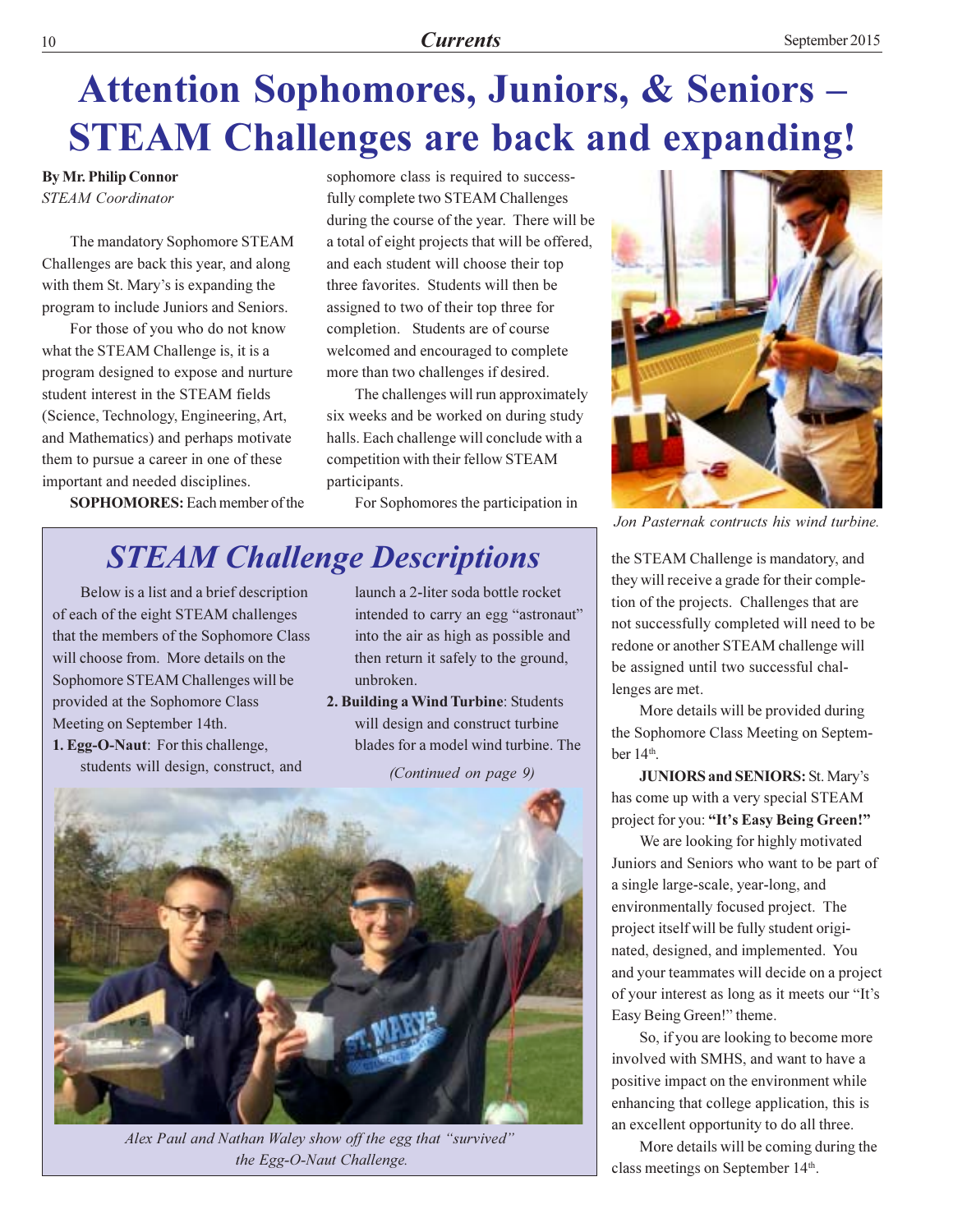## Theater Department to present THE CREATURE CREEPS!

Ms. Heather Ruhland, chair of the St. Mary's Performing Arts Department, has announced that this year's fall play will be Jack Sharkey's The Creature Creeps! The play will be performed November 5 and 6.

This hilarious parody of the horror story genre has an ancient castle, creaking doors, a mad scientist, his misshapen assistant, a grim housekeeper, a secret laboratory, shrieks from the depths of the

cellar, disappearing villagers, an incredibly stalwart and stupid hero of sterling character, the scientist's absolutely dopey daughter, and too many laughs to count.

The setting is the parlor of Castle Von Blitzen in the Carpathian Mountains of Transylvania. Where is the Baron Von Blitzen's secret laboratory? That's what the terrified villagers would like to know. And when the scientist and his assistant

convert the innocent parlor into a fiend's experimental station, the ingenuity of the set provokes both laughter and applause!

Open auditions will be held on Tuesday, Sept. 15, and Wednesday, Sept. 16, at 2:30 p.m. Call backs will be held on Friday, Sept. 18 at 2:30 p.m.

More information is available by contacting Ms. Ruhland at hruhland $\omega$ smhlancers.org.

### **STEAM Challenge Descriptions** (continued from page 8)

objective is to see who can build the turbine that can generate the most electricity.

- 3. Game Developer Challenge: Students will use the game developer program SCRATCH to create a video game that helps 4<sup>th</sup> grade students to learn and better understand a concept in mathematics. Their games will then be tested and evaluated by real 4<sup>th</sup> graders!
- 4. School of Rock: For this challenge, students will design and create a musical instrument that can be used to play a recognizable song. The instruments must be able to play a variety of notes from a scale. Students are encouraged to work together and form a band and perform as a group.
- 5. Make-N-Wear: The students will use recycled materials or the 3D printer to design and make their own line (at least three items) of wearable art. A

fashion show of their work will help determine the winners.

- 6. Mouse Trap Derby: The students will design and construct a vehicle that is powered solely by a standard mouse trap. Distance and traveling in a straight line are the keys to this challenge
- 7. Bridging the Gap: The students will design and make a truss bridge using only balsa wood and glue. The bridges need to be designed to

hold weight but at the same time be as light as possible. Those bridges that have greatest strength-to-mass ratio will be deemed the winners.

8. Easy Bake Solar Oven: Using only recycled materials, the students will



Brittany Wachowski and Samantha Grabski work with a student from Our Lady of Blessed Sacrament School as part of the Game Developer Challenge.

design and make a solar oven capable of cooking a simple meal. Students whose ovens reach the optimum temperature for cooking without over or under cooking their food will be winners.

### **Absentee Policy** (continued from page 6)

tion on school closing will be available on Channels 2, 4, or 7, WBEN-Radio 930, and on the St. Mary's website (www. smhlancers.org), and Facebook and Twitter pages.

#### Vacation Policy

Policy for student voluntary absences during school time:

Parents must make the request at least

two weeks in advance to either the Principal or the Attendance Officer. Even if the individual teachers have been notified of a student's vacation, parents must still make the request to the Principal or the Attendance Officer.

Principal/Attendance Officer will inform parent that: The time requested cannot be granted and it must then become their decision. If parents then choose to do

so, it is recorded on the student's permanent attendance record as an illegal absence with parental permission.

Students are responsible for all work missed during their absence. Parents must also inform the Counseling Center as to the length and date of absence.

Reminder: If a student misses six classes, he/she fails for that quarter as per school attendance policy.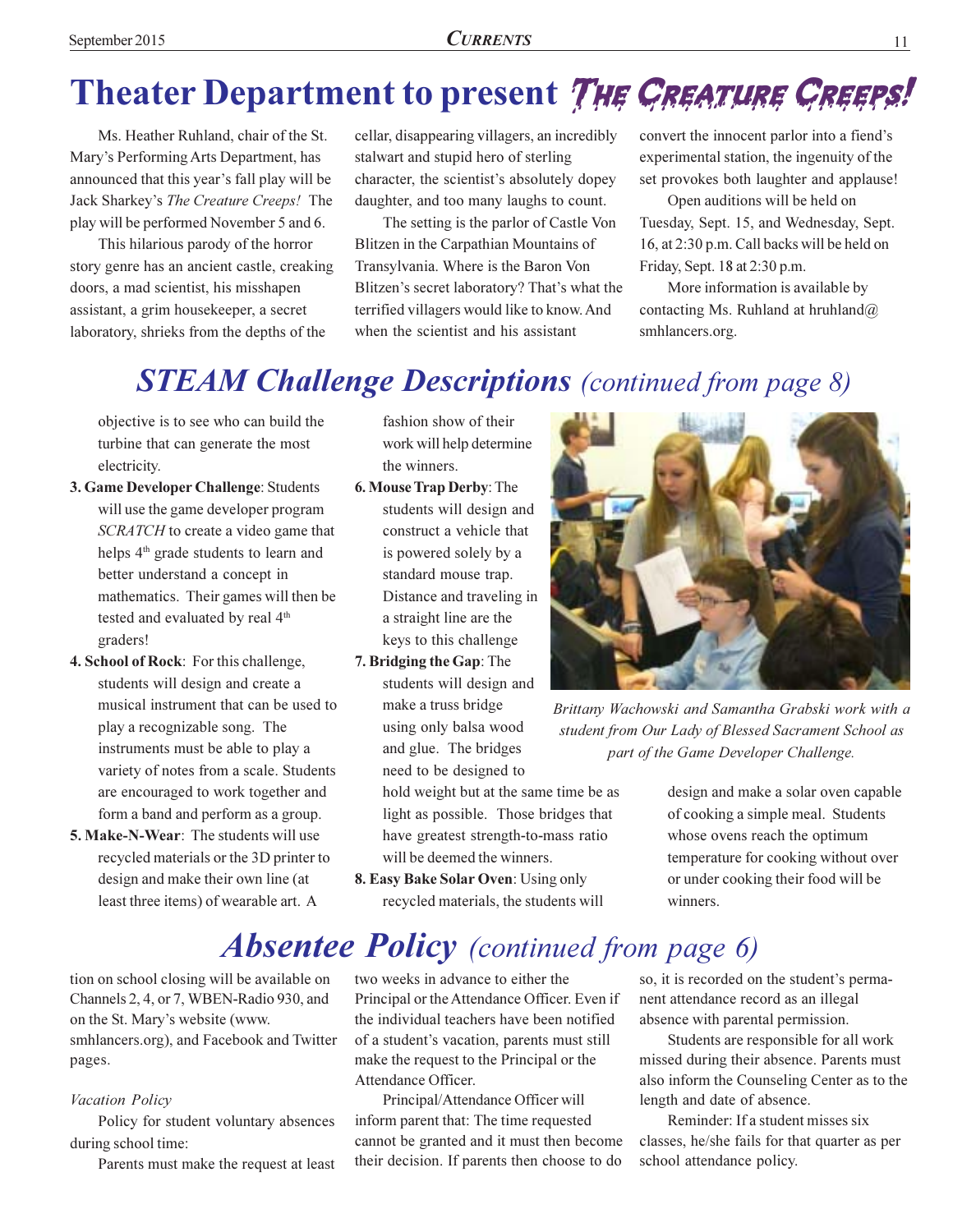### **St. Mary's High School** September 2015 Counseling Corner

Sarah Neudeck (sneudeck@smhlancers.org)  $\cdot$  683-2349  $\cdot$  Jamie Whitwood (jwhitwood@smhlancers.org)

### **Healthy habits that lead to success**

Your teen can't learn if he's too groggy to concentrate. That's why developing healthy habits is critical to his success in school.

A commitment to healthy habits will help your teen start each school day ready to learn. Encourage your teen to:

- Eat healthy and well-balanced meals and snacks. Your teen will benefit from nutritious foods such as whole grains, produce, and lean protein. He should eat breakfast every day, even if it is a granola bar or piece of toast in one hand and a banana in the other as he runs out the door.
- Get regular exercise. A strong body, fueled by regular physical activity, will help your teen stay alert during the school day. Your teen should make sure he gets some sort of exercise every day. Even a short walk in the afternoon after school can reduce stress and help him be ready to tackle his homework.

• Get a good night's sleep. A routine that includes a regular and reasonable bedtime is critical for getting your teen up and out the door to school on time. Teens need plenty of rest in order to function properly throughout the school day. The American Academy of Pediatrics

recommends that teens get between 8.5 and 9.5 hours of sleep each

#### night.

Reprinted with permission from the September 2015 issue of Parents Still make the difference!® (High School Edition) newsletter. Copyright © 2015 The Parent Institute®, a division of NIS, Inc. Source: K.T. Alvy, The Positive Parent: Raising Healthy, Happy and Successful Children, Birth-Adolescence, Teachers College Press and the Center for the Improvement of Child Caring.

### **St. Mary's, St. Bonaventure** providing "Bus to Bona"

St. Mary's High School, in cooperation with St. Bonaventure University, will be providing a "Bus to" Bona" for St. Mary's juniors and seniors on Tuesday, Sept. 8.

The "Bus for Bona" will leave St. Mary's at 8 a.m. to return at approximately  $2:30$  p.m.

During the trip, students will be able to take a tour of the campus; meet with teachers, students, and

admissions' advisors; and sit in on classes

The students will also be treated to a free lunch in the university's Magnano Centre.

More information and sign-ups are available by contacting Mrs. Whitwood (683-2349, jwhitwood $@$ smhlancers.org) or Mr. Kelleher (683-4824, ext. 249, kkelleher@ smhlancers. org).

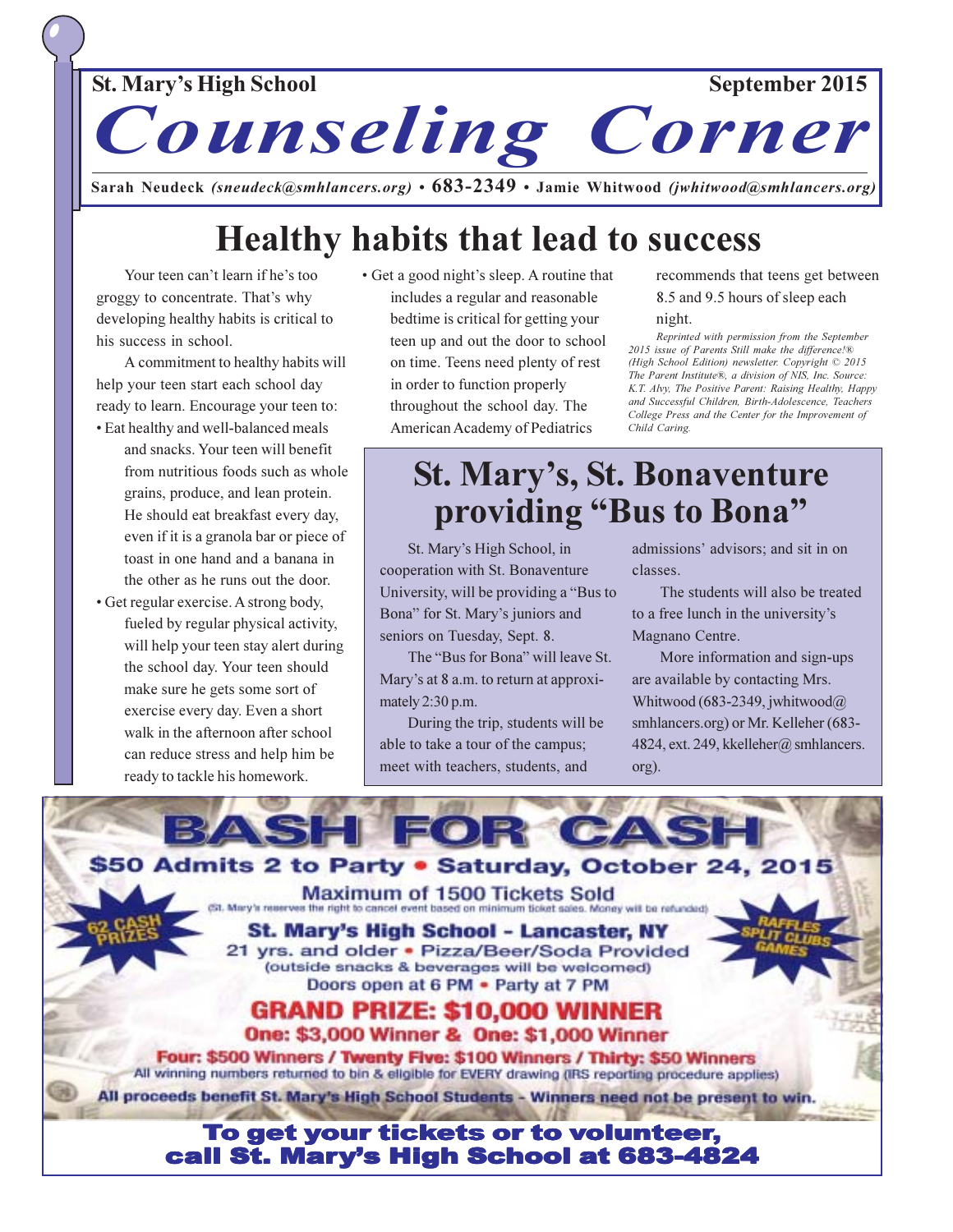



## **All parents invited to join LPP**

Whether you are a new family just joining the St. Mary's community or a veteran of many years, a great way to get involved is through The Lancer Parent Partnership. Formally known as the Parent Teacher Guild, The Lancer Parent **Partnership** has a mission and focus on serving as a resource for parents of students of all grade levels, increasing communication between home and school, and being a liaison to the St. Mary's High School Administration and the Board of Trustees. The group has an **Executive Committee consisting of** parents and members of the Administrative Team, and has a parent representative on the Board of Trustees.

The kickoff event for this year was the Freshman Parent Mixer that was held concurrently with the Freshman Student Mixer on August 6. Freshman families got to know each other, played St. Mary's trivia for prizes, and enjoyed an ice cream social. A highlight of the evening was a presentation by a student panel made up of current St. Mary's students Kristi Smith, Gabby Burkard, and Danielle Norton, along with 2015 graduates Alex and Zach Szpila. The parents asked some great questions and got an insider's view of why St. Mary's is such a family! One lucky freshman took home a new FitBit that was raffled off to

attendees.

The Lancer Parent Partnership also provides teacher and staff appreciation gifts during the holiday season and a catered luncheon during Teacher Appreciation Week. Dinner and dessert will again be served to the teachers prior to First Quarter Follow-Up in November.

The Library is open after school each weekday beginning at 3:30 p.m. for parents to use while waiting for their students participating in extracurricular activities. Books, magazines, and newspapers are available, and the instructions are posted to access the school Wi-Fi for parent use with their laptops. Thanks to our partnership with the Administrative Team, this has become a great resource for parents.

The highlight of each year is the Spring Fashion Show in April. The date this year is April 21 at Salvatore's Italian Gardens, so please save the date! This is the only major fundraiser, and last year's show was again very successful, with 183 in attendance. More than 60 students representing all class levels, faculty, parents, and alumni participated as models in the show last year. Money raised at the **Fashion Show enables the Lancer Parent** Partnership to continue its commitment to fund the Senior Class scholarships that are presented at the end of the school year. In addition to the departmental scholarships

that are traditionally sponsored by the Lancer Parent Partnership, two new scholarships were added in 2013 to students demonstrating strong leadership and extraordinary community service. This brought the total dollar amount awarded in 2015 to \$1,300.

Best of all, with the exception of the Spring Fashion Show, there are no costs associated with the events and no dues!

#### **Contacts for More Information?**

- Please check out our web page under the Parents tab on the school web site. You will find a listing of the Executive Committee members, our upcoming events, and a copy of the 2014-2015 Annual Report that was presented to the Board of Trustees.
- You can contact Sandy Gibson at ekgib15@msn.com for any questions that you may have as new or returning members of the St. Mary's family.
- Our first Executive Committee meeting will be held in October. Anyone can join the Executive Committee, or you can just participate in the events. The Fashion Show Committee will also begin meeting in October. Stay tuned for more details in future issues of *Currents* and through School Messenger.



Freshman parents "break ice" at the LPP-sponsored Mixer.



Seniors Helen Gibson and Carrie Kidder share their stories during the Freshman Mixer.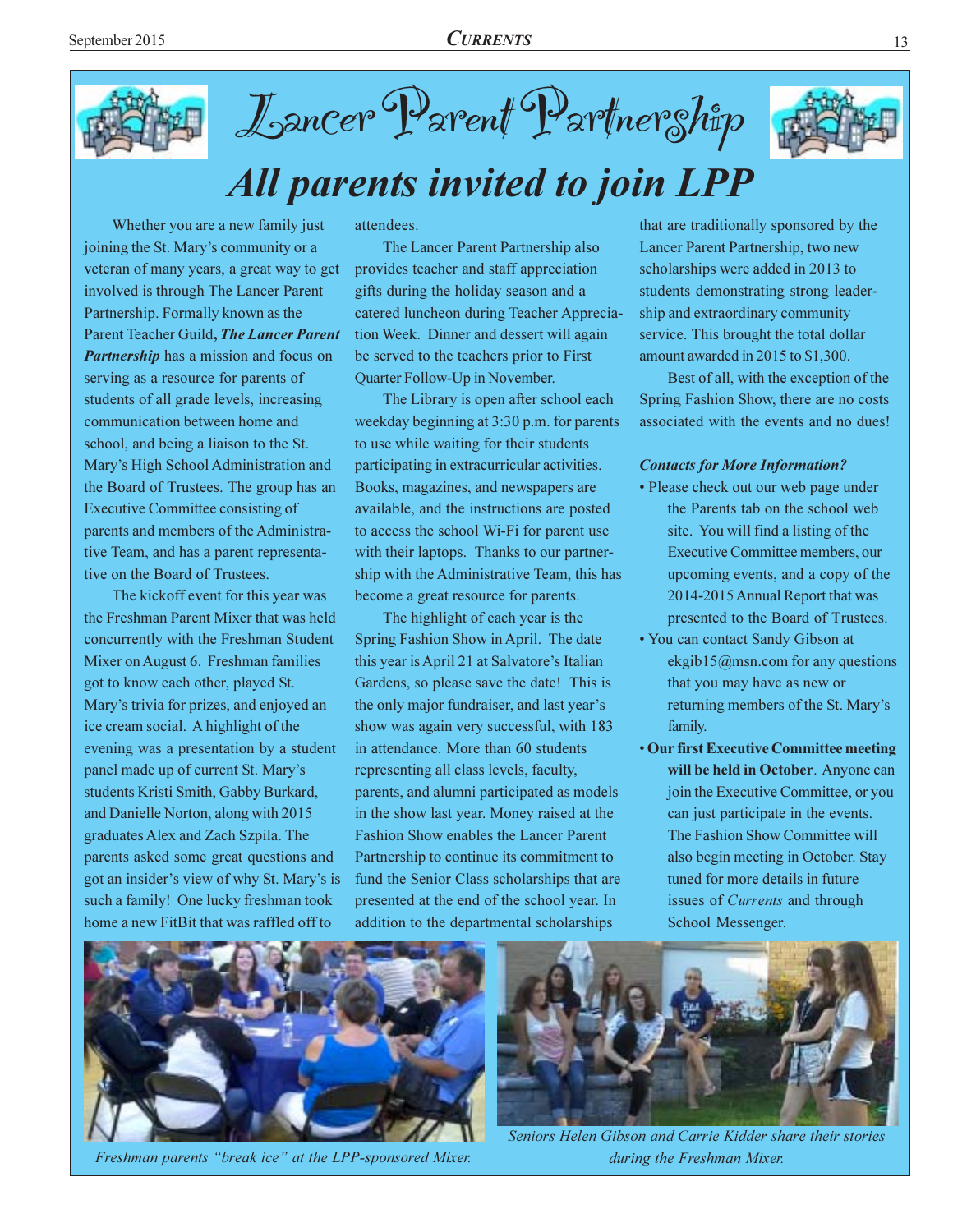

Stop selling and start earning! Scrip fundraising is a no-selling program that allows families to raise money for their non-profit organization (NPO). Scrip is just another way to pay for everyday purchases using gift cards in place of cash, checks, and credit cards.

You purchase gift cards from your organization at face value, and your coordinator orders those cards from Great Lakes Scrip Center at a reduced price. The difference is an instant rebate for your organization. It's really that simple!

When you use scrip gift cards at your favorite retailers, you're fundraising while you shop. Great Lakes Scrip Center offers over 300 of the country's biggest brands, including grocery, department stores, gas stations, restaurants, hotels, home improvement, and more. Just by using scrip to pay for your normal weekly purchases, you can easily raise \$500 or more per year. It's time to put your shopping dollars to work!



For more information or a SCRIP Order Form, go to www.smhlancers.org and click on the SCRIP Logo. - Thank you for helping St. Mary's High School -

The memberts represented are not sponsors of scrip fundraising or otherwise affiliated with Great Lakes Scrip Center. The logos and other identifying marks used are trademarks of and owned by each represented company and/or its affiliates. Please visit each company's website for additional terms and coods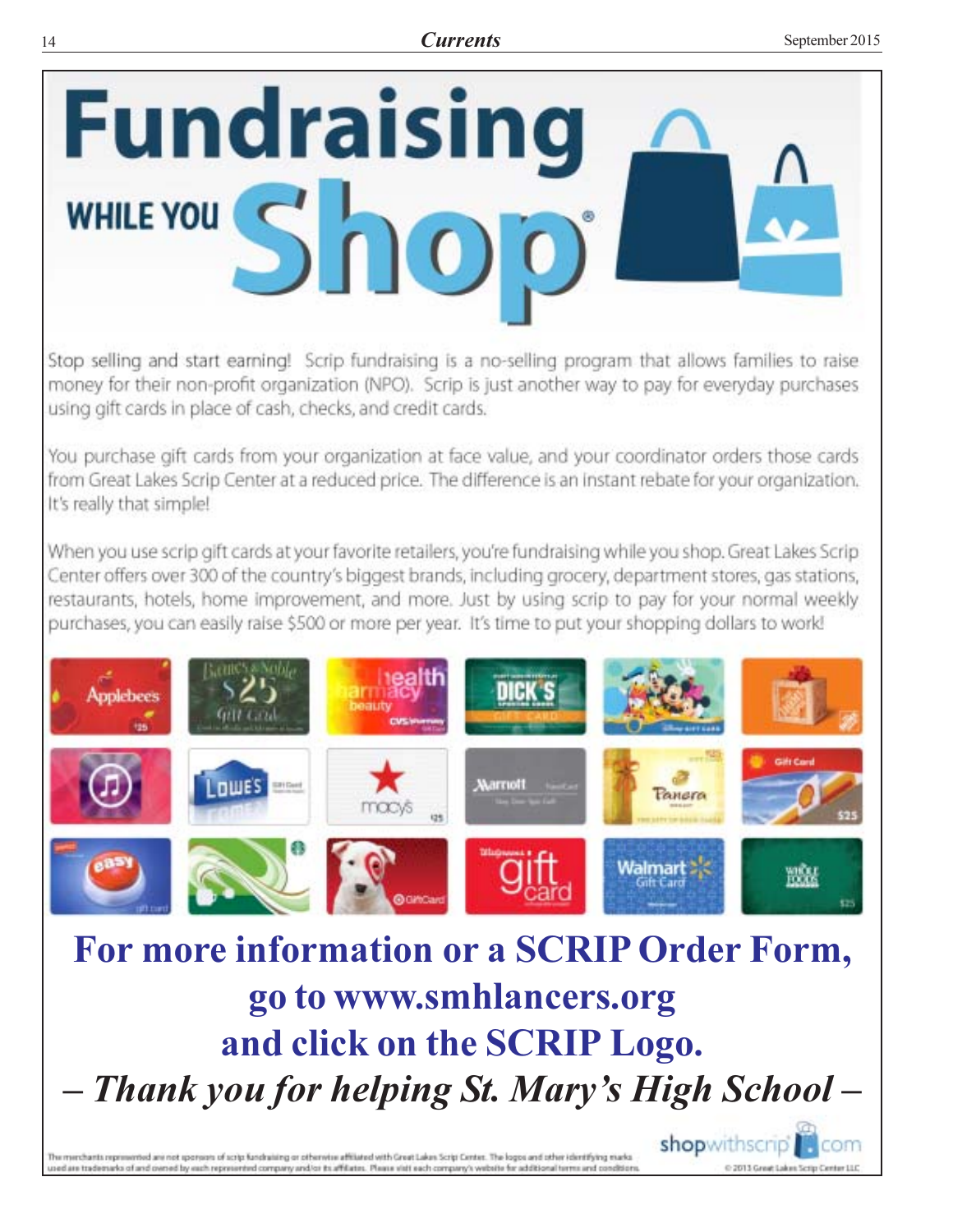# You can help St. Mary's by ... shopping

Helping to support St. Mary's High School can be as easy as going to your favorite store.

Many retailers offer programs in which schools receive a portion of the customers' purchases. All the buyer has to do is sign up with the program in which they designate St. Mary's High School as the recipient of the donation.

Below are several programs in which St. Mary's High School has participated for the past few years. As the school becomes aware of others, information will be printed in future issues of Currents:



**Tops in Education Program** How it works:

#### Please note: You must sign up for the **Tops in Education Program every school** vear.

- Register your TOPS BonusPlus®.
- Select St. Mary's High School from the list of schools that have registered
- Purchase participating TOPS brand, Full CircleTM, TopCare®, Tippy Toes, Valu Time® and Best Yet® products with your TOPS BonusPlus® throughout the 2015-2016 TOPS in Education program year.
- TOPS contributes up to 5% of your purchase to St. Mary's. The more you shop, the higher percentage we donate!

To sign up, go to www.topsmarkets. com/education.

 $* *$ 



#### **Target RedCard Program**

How it works:

- Apply and get approved for a REDcard®.
- Enroll in Take Charge of Education and

designate St. Mary's High School. • Start shopping with your REDcard®.

• Target will track purchases made by

participating REDcard® holders, then send a no-strings-attached donation check directly to the school principal.

• Checks are distributed once a year.

Parents can apply for the RedCard Program and track the school's progress at Target.com/tcoe.

#### **Office Depot 5% Back to Schools Program**

How it works: • Shop at Office Depot for all of your school



and office supplies.

- Present your school's 5% Back To Schools ID number when you shop on-line, over the phone, or at your neighborhood Office Depot store. The School ID for St. Mary's High School is 70073221.
- · Office Depot will offer your school credits equal to 5% of the qualifying purchases in the form of an Office Depot Merchandise Card that can be used towards FREE supplies!

For more information on the program, go to http://www.officedepot.com/a/

content/back-to-school/5percent/

?cm\_sp=FooterLinks-\_-products-\_-5PercentBack or go to

www.officedepot.com, scroll to the bottom for "Give Back to Schools" under "Special Programs." (Yes, they don't make it easy to find).

#### iGive.com

How it works:  $\cdot$  Go to iGive.com to set up an

account.



designating St. Mary's as your cause.

- After logging in, follow the link to your favorite vendor and do your on-line shopping like you normally do. There are over 1,100 stores participating in the program.
- iGive.com automatically computes the donation, based on a percentage of your purchase (percentage donations vary at each store; for example, 1.6% of your purchase at Kohl's will be donated to St. Mary's)
- Every month, iGive.com sends a check to St. Mary's with the total donation.

For more information, go to www.iGive.com.





How it works:

- Go to mycokerewards.com to create an account.
- After signing in, enter the code found on the bottle cap or packaging of your favorite Coke product. Points range from 3 points for a bottle cap to 25 points for a 12-pack.
- Donate your points to St. Mary's High School.

More information is available at mycokerewards.com.

### Do you know of more programs?

Do you know of other stores that offer rebates to schools just by shopping?

We would love to share this information with the rest of the St. Mary's

Community.

Contact Keith Kidder, Director of Special Programs, at kkidder@ smhlancers.org, and your stores will be included in future editions of Currents.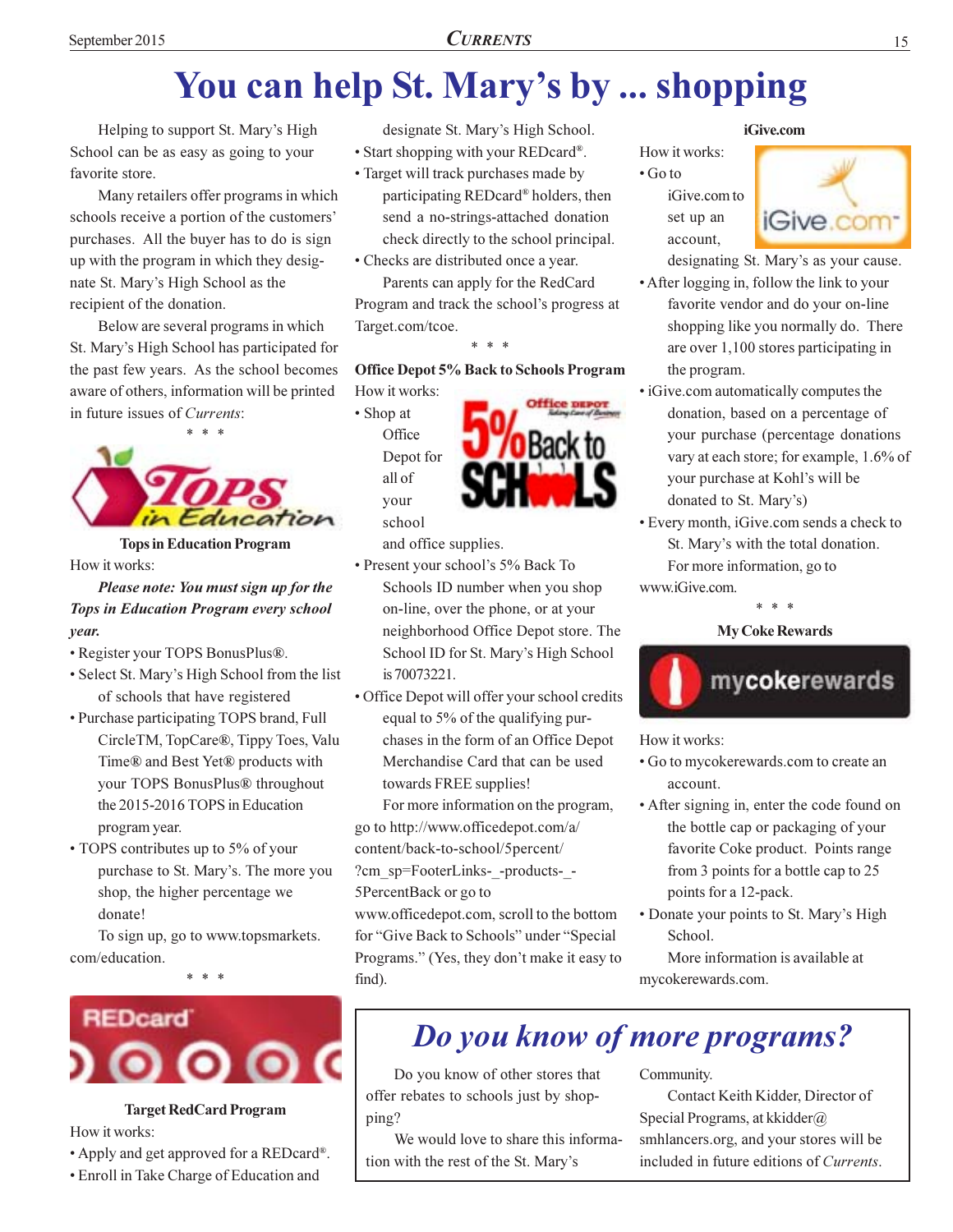#### **Welcome, new coaches! Terrence Miller - Hockey Jason Kline – Girls' Basketball**

The St. Mary's Athletic Department is pleased to announce that Terrence Miller has been named the new Hockey Coach at the school.

Mr. Miller is presently the Head Coach of the Buffalo Regals Squirt Major team, who most recently won the SCTA League Championship. He has been a coach, assistant coach. and instructor since 2007 for many different levels of the Buffalo Squirt program. In addition, Mr. Miller served as head coach of the varsity hockey team at Canisius High School from 2001 to 2010, where he led the team to two Federation and State championships. He has also coached the Buffalo Saints as well as the Western Region in the Empire State Games, earning two gold

medals. In his career, he has coached eight players who have been drafted by the National Hockey League.

Since 2011, Mr. Miller has been the vice president of the Buffalo Regals, where he has been involved in all aspects of the program. Prior to that he was a coaching coordinator for the Regals from 2009 to 2011.

Mr. Miller played collegiate hockey at Cortland. He resides in Lancaster with his wife Sharon and their two children. Connor and Hailey.

"We are excited for Mr. Miller to join the Lancer family," said St. Mary's Athletic Director Steven Grieco. "His enthusiasm and love for the game of hockey are sure to ignite the student body and the players to help our program grow."

St. Mary's High School is pleased to announce that Jason Kline has been named the new Girls' Varsity Basketball Coach at the school.

Mr. Kline has coached boys' varsity basketball for a combined 14 years at Holland and West Seneca East High Schools. During that time he was twice named ECIC Boys' Basketball Coach of the Year and also went to four consecutive Final-Four championships. In 2011 he was named West Seneca Central Coach of the Year.

In 2011 Mr. Kline retired from coaching high school sports to start and develop a youth girls' basketball academy in the Southtowns. Several teams and individual players who attend the basketball

academy have been very successful and have won many local AAU tournaments. In addition to the basketball academy, he started the **Southtowns Elite Travel** Basketball League. Teams from Clarence, Lancaster, West Seneca, Holland, Pioneer, Eden. Franklinville, and other independent teams have competed in it for the past four years.

Mr. Kline has been a volunteer on the Board of Directors and past president of the Boys and Girls Club of Holland.

He was a three-sport athlete in high school and was named Athlete of the Year his senior year. He received a college scholarship to play Division I baseball and was a (continued on page 15)

### **Notification on asbestos, pesticide**

#### **Ashestos**

St. Mary's High School is in compliance with the U.S. Environmental Protection Agency's Asbestos regulations. The asbestos management report for St. Mary's is always on file in the school office. Parents are welcome to examine it at any time. This notification is a requirement of the regulation and means that St. Mary's High School meets all safety standards regarding asbestos.

#### **Pesticides**

Federal and New York State Education Law (Section 409-H) requires all public and nonpublic elementary and secondary schools to provide written notification to all persons in parental relation, faculty, and staff regarding the potential use of pesticides periodically throughout the school year.

St. Mary's High School is required to

maintain a list of persons in parental relation, faculty, and staff who wish to receive 48-hour prior written notification of certain pesticide applications.

The following pesticide applications are not subject to prior notification requirements: • a school remains unoccupied for a continu-

ous 72-hours following an application; · anti-microbial products;

- nonvolatile rodenticides in tamper resistant bait stations in areas inaccessible to chil-
- dren: · nonvolatile insecticidal baits in tamper resistant bait stations in areas inaccessible to children:
- · silica gel and other nonvolatile ready-touse pastes, foams, or gels in areas inaccessible to children:
- boric acid and disodium octaborate tetrahydrate;
- the application of EPA designated biopesticides;
- the application of EPA designated exempt materials under 40CFR152.25;
- the use of aerosol products with a directed spray in containers of 18 fluid ounces or less when used to protect individuals from an imminent threat from stinging and biting insects including venomous spiders, bees, wasps, and hornets.

In the event of an emergency application necessary to protect against an imminent threat to human health, a good faith effort will be made to supply written notification to those on the 48-hour prior notification list. If you would like to receive 48-hour prior notification of pesticide applications that are scheduled to occur in your school, please e-mail Mr. Mark Tramont, President, at mtramont@smhlancers.org.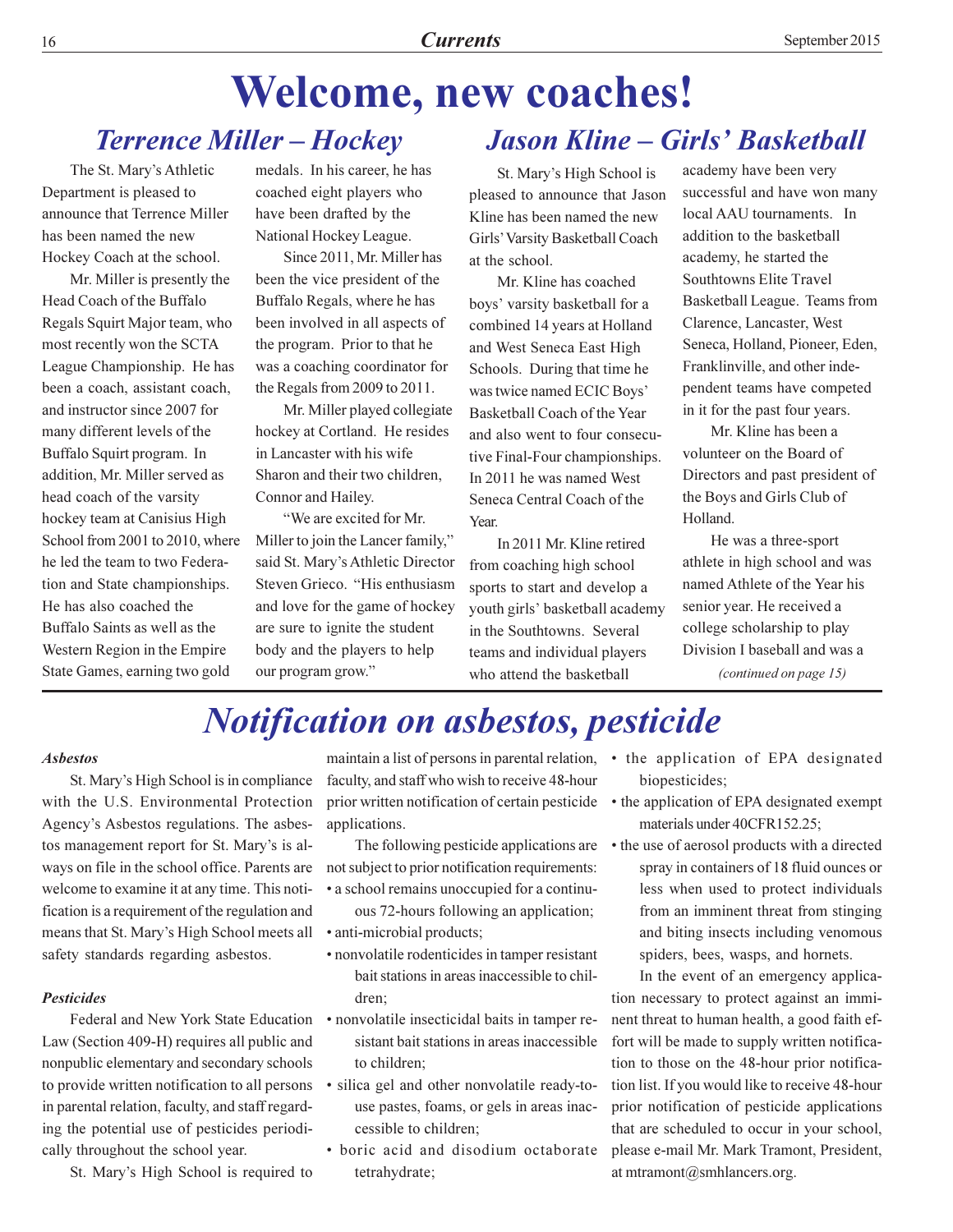#### **Kline** (continued from page 14)

two-time All-Conference selection and a Division I All-American his senior season. He also spent two seasons playing minor league baseball before an injury ended his baseball career. This September he will be inducted into the WNY Baseball Hall of Fame.

Mr. Kline resides in Holland with his wife Michelle and their children, Myla, Kaylin, Kierra and Clayton.

"I am very excited to coach girls' basketball at St. Mary's," said Mr. Kline. "It is my goal to make St. Mary's the leading

destination for high school girls' basketball players in Western New York. My experiences and passion, combined with a knowledgeable and top level coaching staff, will allow the girls at St. Mary's to receive some of the highest level instruction and premier player development opportunities in the area.

"An intense and highlycompetitive environment will allow each player the opportunity to develop and reach new heights as a student-athlete," he concluded.

### **Athletic Department presents**



at 683-4824, ext. 235 or sgrieco@smhlancers.org

#### **Varsity Football**

All games begin at 1 p.m. unless noted.

- Sat, Sept. 5, vs. Bishop Kearney
- Sat, Sept. 12, vs. Canisius
- Sat, Sept. 19, vs. Timon
- Sat, Sept. 26, vs. St. Joe's Sat, Oct. 3, @ Oil City (Pa.)
- Sat, Oct. 10, @ St. Francis
- Sat, Oct. 17, @ Gilmour Academy
- Sat, Oct. 24 Section Game
- (opponent TBA)
- Sat, Oct. 31, 2pm @ O'Hara
- Sat, Nov.  $7 -$  Quarterfinals (at higher seed)
- Sat, Nov. 14 Semifinals (Ralph Wilson Stadium)
- Sat, Nov.  $21$  Championship (Ralph Wilson Stadium) Sat, Nov. 28 - State Catholic
- Championship

#### **Boys' Soccer**

All games start at 4:30 pm unless noted. Home games played at **Westwood Park.** Tues, Sept. 8, vs. Depew

Thurs, Sept. 10, vs. Niagara Catholic Sat, Sept. 12, @ Timon (Tifft Farms) Tues, Sept. 15, @ O'Hara Thurs, Sept. 17, vs. Park Wed, Sept. 23, @ Alden Thurs, Sept. 24, @ Niagara Catholic Sat, Sept. 26, 1pm, @ Christian Central Mon, Sept. 28, 7pm @ Depew Thurs, Oct. 1, @ Nichols Fri, Oct. 2, vs. Gow Mon, Oct. 5, 4:15pm @ Park Wed, Oct. 7, vs. Timon Fri, Oct. 9, vs. O'Hara Tues, Oct. 13, vs. Nichols Fri, Oct. 23, 3pm - Semifinals

#### Sat, Oct.  $31$  – Finals

#### Girls' Volleyball

All JV matches start at 4:30 pm, Varsity matches start at 6 pm unless noted Thurs, Sept. 10 vs. Nichols Sat, Sept. 12 - St. Mary's Tournament Tues, Sept. 15, vs. Niagara Catholic Thurs, Sept. 17, @ Rochester Mercy Mon, Sept. 21, @ Eden Tues, Sept. 22, @ O'Hara Thurs, Sept. 24, vs. Nardin Sat, Sept. 26 - Eden Tournament Mon, Sept. 28, @ Sacred Heart Wed, Sept. 30, @ Immaculata Oct. 2 &  $3$  – Nike Tournament of Champions (Phoenix) Tues, Oct. 6, @ Mount St. Mary's Thurs, Oct. 8, @ Mount Mercy Oct. 10 &  $11$  – Garden State Tournament (New Jersey) Tues, Oct. 13, vs. Sacred Heart Fri, Oct. 16, vs. Rochester Mercy Mon, Oct. 19, @ Nardin Wed, Oct. 21, vs. Eden Fri, Oct. 23, @ Williamsville East Tues, Oct. 27, vs. Immacualata (Senior Game) Mon, Nov.  $2 -$  Quarterfinals Wed, Nov.  $4$  – Semifinals Fri, Nov.  $6$  – Finals Sat, Nov.  $14$  – State Championship Tournament (Long Island)

#### **Boys'Volleyball**

**Fall Sport Schedules -**

All matches start at 5 pm. Fri., Sept. 11, 6pm @ Maryvale Sat, Sept. 12 - North Tonawanda Tournament Wed, Sept. 16, vs. Canisius Tues, Sept. 22, @ O'Hara Sat, Sept. 26 - Sweet Home Tournament Wed, Sept. 30, @ St. Joe's Sat, Oct. 3 - Williamsville South Tournament Tues, Oct. 6, vs. O'Hara Thurs, Oct. 8, vs. St. Joe's Sat, Oct. 10 - Lockport Tournament Wed, Oct. 14, @ St. Francis Tues, Oct. 20, @ Canisius Thurs, Oct. 22, vs. St. Francis Tues, Nov.  $3$  – Quarterfinals (higher seed) Thurs, Nov.  $5$  - Semifinals (#1) seed) Tues, Nov.  $10$  – Finals (TBA)

#### Golf

All matches begin at 3:45pm. Wed, Sept. 9, @ St. Joe's Fri, Sept. 11, @ Park Tues, Sept. 15, vs. Timon Wed, Sept. 16, @ Nichols Thurs, Sept. 17,  $@$  Gow Mon, Sept. 21, vs. St. Francis / O'Hara Thurs, Sept. 24, @ Christian Central Mon, Sept. 28, vs. Canisius / O'Hara Tues, Sept. 29, vs. Gow Thurs, Oct. 1, vs. Park Mon, Oct. 5, vs. Christian Central Mon, Oct. 12 - All-Catholics (River  $Oaks$ 

#### **Girls' Soccer**

All games start at 4:15 pm unless noted. Home games played at **Westwood Park.** Thurs, Sept. 3, vs. Christian Central Wed, Sept. 9, vs. Buffalo Seminary Fri, Sept. 11, vs. Immaculata Sat, Sept. 12, 10am, @ Depew Tues, Sept. 15, vs. O'Hara Fri, Sept. 18, vs. Park Thurs, Sept. 24, @ Buffalo Seminary Sat, Sept. 26, 11am, @ Christian Central Tues, Sept. 29, vs. Niagara Catholic Wed, Sept. 30, @ O'Hara Thur, Oct. 1, @ Sacred Heart Sat, Oct. 3, 11am vs. Niagara Catholic Mon, Oct. 5, 4:45pm. vs. Maryvale Tues, Oct. 6, @ Park Thurs, Oct. 8, vs. Pembroke Tues, Oct. 13, @ Immaculata Thurs, Oct. 15, vs. Mount St. Mary's

#### **Crew**

- Sat, Oct. 3 Head of the Genesee @ Rochester Rowing Club
- Sun, Oct. 11 Head of the Niagara and Wright Regatta @ West Seide Rowing Club
- Sat, Oct. 31 Hogan Fries Regatta (novice only) @ West Side Rowing Club)
- Oct. 31-Nov. 1 Head of the Fish @ Saratoga Rowing Association
- Additional regattas and challenges will take place in the winter and the spring.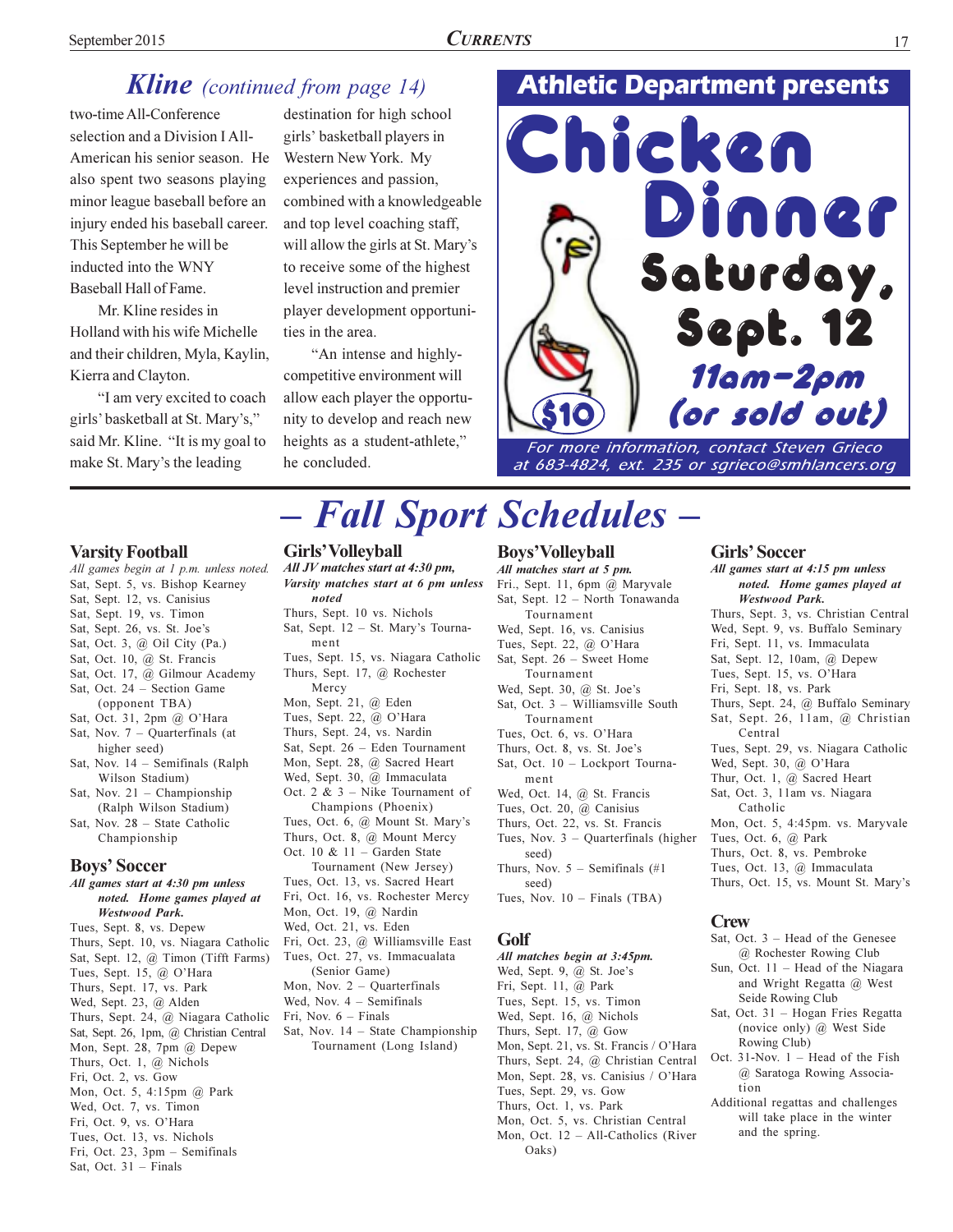

Many Al a Carte Items also available after school!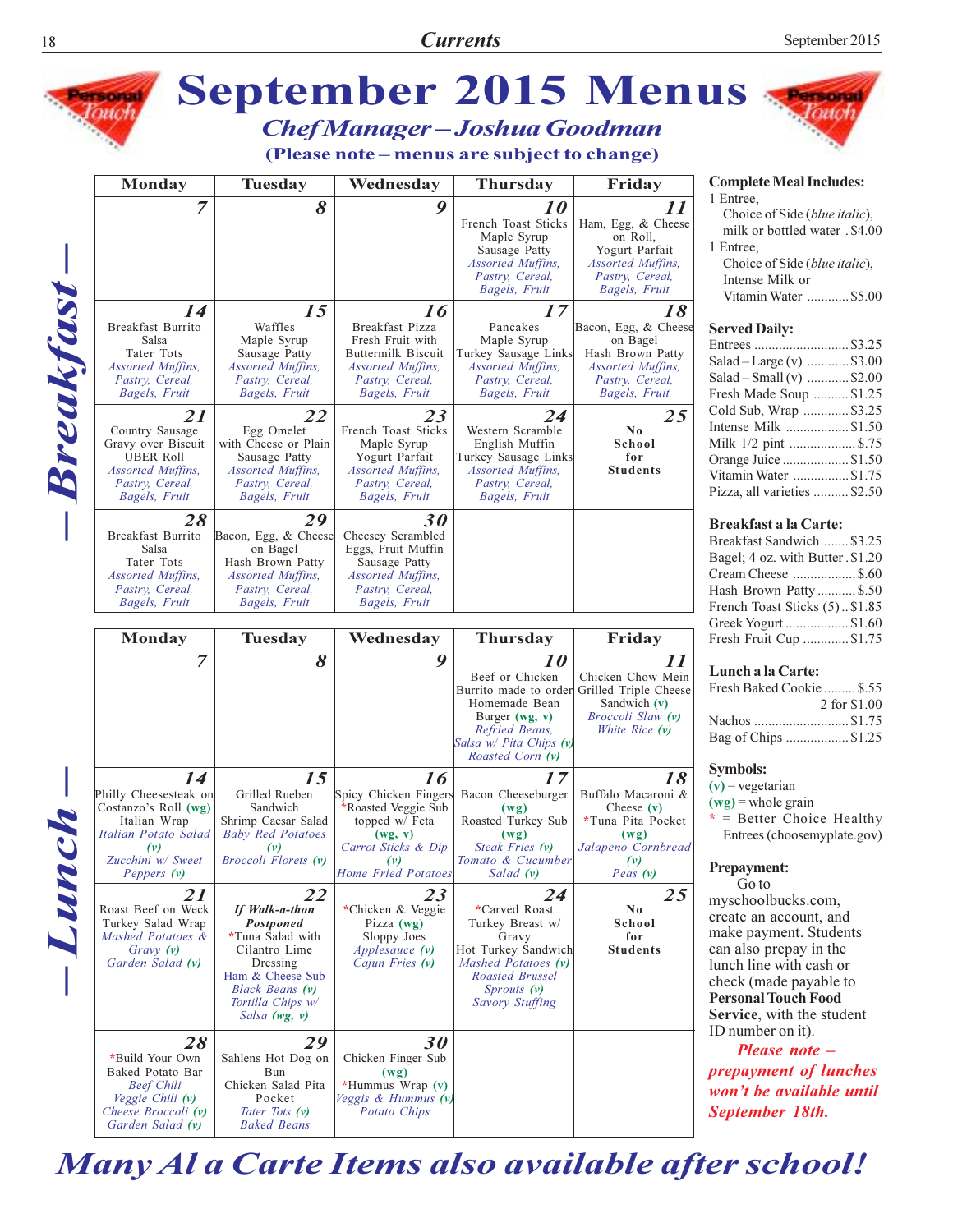# September 2015 Calendar

| <b>Sunday</b>                                                       | <b>Monday</b>                                           | <b>Tuesday</b>                                                                                 | Wednesday                                                                                                                                                                                | <b>Thursday</b>                                                                                                            | Friday                                                                                                       | <b>Saturday</b>                                                                                                                      |
|---------------------------------------------------------------------|---------------------------------------------------------|------------------------------------------------------------------------------------------------|------------------------------------------------------------------------------------------------------------------------------------------------------------------------------------------|----------------------------------------------------------------------------------------------------------------------------|--------------------------------------------------------------------------------------------------------------|--------------------------------------------------------------------------------------------------------------------------------------|
| 30                                                                  | 31                                                      | 1                                                                                              | 2                                                                                                                                                                                        | $\boldsymbol{\beta}$                                                                                                       | $\overline{\mathcal{A}}$                                                                                     | 5                                                                                                                                    |
|                                                                     |                                                         |                                                                                                | Orientation for New<br>Students & Parents<br>6:30 <sub>pm</sub>                                                                                                                          | GSoc vs. Christian<br>Central 4:15pm                                                                                       |                                                                                                              | Football vs. Bishop<br>Kearney 1pm                                                                                                   |
| 6                                                                   | $\overline{7}$                                          | 8                                                                                              | $9 - A$ Day                                                                                                                                                                              | $10 - A$ Day                                                                                                               | $11 - B$ Day                                                                                                 | 12                                                                                                                                   |
| Athletic Department Labor Day<br>Golf Tourney 7pm<br>at Bob-o-Links |                                                         | Faculty/Staff<br>Orientation<br>$8am-2:30pm$<br>Curriculum Meeting<br>MSoc vs. Depew<br>4:30pm | First Day for<br>Freshmen<br>11:30 am Dismissal EAAF Committee<br>Faculty/Staff<br>Meetings 12noon-<br>2:30 <sub>pm</sub><br>Golf @ St. Joe's<br>$3:45 \, \text{pm}$<br>GSoc vs. Buffalo | First Day for All<br>Students<br>2:30 <sub>pm</sub><br>GVB vs. Nichols<br>4:30, 6pm<br>BSoc vs. Niagara<br>Catholic 4:30pm | Golf @ Park 3:45pm ACT Testing Date<br>GSoc vs Immaculata SMHS VB Tourney<br>4:15pm<br>BVB @ Maryvale<br>5pm | Girls' Alumni VB<br>Game<br>Chicken Dinner for<br>Athletics 11am-<br>2pm<br>BVB @ North<br>Tonawanda                                 |
|                                                                     |                                                         |                                                                                                | Seminary 4:15pm<br>11:30am<br><b>Dismissal</b>                                                                                                                                           |                                                                                                                            |                                                                                                              | Tournament 8am<br><b>GVB</b> Tournament<br>8am<br>GSoc vs. @ Depew<br>10am<br>Football vs. Canisius<br>lpm<br>MSoc @ Timon<br>4:30pm |
| 13                                                                  | $14 - C$ Day                                            | $15 - C$ Day                                                                                   | $16$ - $D$ Day                                                                                                                                                                           | $17$ - E Day                                                                                                               | $18$ - $F$ Day                                                                                               | 19                                                                                                                                   |
|                                                                     | Special Schedule<br>(Liturgy)                           | Walk-a-thon Pledges<br>Due                                                                     | Principal's Ad Board<br>2:30 <sub>pm</sub>                                                                                                                                               | Math Club 2:30pm                                                                                                           | Call Backs for Fall<br>Play 2:30pm                                                                           | Football vs. Timon<br>lpm                                                                                                            |
|                                                                     | Orientation / Class Auditions for Fall<br>Meetings / ID | Play $2:30 \text{pm}$                                                                          | Auditions for Fall<br>Play 2:30pm                                                                                                                                                        | Golf @ Gow 3:45pm<br>GVB @ Rochester                                                                                       | GSoc vs. Park                                                                                                |                                                                                                                                      |
|                                                                     | Photos)<br>Student Senate                               | Golf vs. Timon                                                                                 | Golf @ Nichols                                                                                                                                                                           | Mercy $4:30$ , $6pm$<br>BSoc vs. Park                                                                                      | 4:15pm<br>BSoc vs. Nichols                                                                                   |                                                                                                                                      |
|                                                                     | 2:30 <sub>pm</sub><br>Meet the Teacher                  | 3:45pm<br>GVB vs. Niagara                                                                      | $3:45 \, pm$<br><b>BVB</b> vs. Canisius                                                                                                                                                  | 4:30pm                                                                                                                     | 4:30pm                                                                                                       |                                                                                                                                      |
|                                                                     | Night 6pm                                               | Catholic 4:30,                                                                                 | 5pm                                                                                                                                                                                      |                                                                                                                            |                                                                                                              |                                                                                                                                      |
|                                                                     | <b>Liturgy</b><br><b>Dress Códe</b>                     | 6pm<br>GSoc vs. O'Hara<br>4:15pm<br>BSoc @ O'Hara                                              |                                                                                                                                                                                          |                                                                                                                            |                                                                                                              |                                                                                                                                      |
|                                                                     |                                                         | 4:30pm                                                                                         |                                                                                                                                                                                          |                                                                                                                            |                                                                                                              |                                                                                                                                      |
| 20<br>Homecoming                                                    | $21 - A$ Day<br>Special Schedule                        | 22<br>Walk-a-thon                                                                              | $23 - B$ Day<br>PM Assembly                                                                                                                                                              | $24 - C$ Day<br>PM Assembly                                                                                                | 25<br>No School for                                                                                          | 26<br>Homecoming Dance                                                                                                               |
| Week<br><b>RPM</b> Retreat                                          | (Homecoming<br>Prayer Service)                          | SOUL Meeting<br>2:30 <sub>pm</sub>                                                             | Schedule (Class<br>Competitions)                                                                                                                                                         | Schedule (Pep<br>Rally)                                                                                                    | <b>Students</b><br>Open House for                                                                            | $8-11$ pm                                                                                                                            |
| Departs 1:30pm                                                      | Student Senate                                          |                                                                                                |                                                                                                                                                                                          | Faculty/Staff Meeting Powder Puff Football                                                                                 | Prospective                                                                                                  | BVB @ Sweet Home                                                                                                                     |
|                                                                     | 2:30 <sub>pm</sub><br>School Spirit Hallway 6pm         | $GVB$ @ O'Hara 4:30,                                                                           | 2:30 <sub>pm</sub>                                                                                                                                                                       | Game 7pm                                                                                                                   | Students 5-8pm                                                                                               | Tournament 8am<br>GVB @ Eden                                                                                                         |
|                                                                     | Decorating After<br>School                              | $BVB$ @ O'Hara 5pm $BSoc$ @ Alden                                                              | 4:30pm                                                                                                                                                                                   | Golf @ Christian<br>Central 3:45pm                                                                                         |                                                                                                              | Tournament 8am<br>GSoc @ Christian                                                                                                   |
|                                                                     | <b>RPM Retreat Returns</b>                              |                                                                                                |                                                                                                                                                                                          | GSoc (a) Buffalo<br>Seminary 4:15pm                                                                                        |                                                                                                              | Central 11 am<br>BSoc @ Christian                                                                                                    |
|                                                                     | Golf vs. St. Francis /<br>$O' Hara$ 3:45pm              |                                                                                                |                                                                                                                                                                                          | MSoc @ Niagara<br>Catholic 4:30pm                                                                                          |                                                                                                              | Central 1pm<br>Football vs. St. Joe's                                                                                                |
|                                                                     | $GVB$ $@$ Eden 4:30,<br>6pm                             |                                                                                                |                                                                                                                                                                                          | $GVB$ vs. Nardin 4:30,<br>6pm                                                                                              | <b>No School</b>                                                                                             | lpm                                                                                                                                  |
| 27                                                                  | $28 - D$ Day                                            | $29$ - E Day                                                                                   | $30$ - F Day                                                                                                                                                                             | $1 - A$ Day                                                                                                                | $2 - B$ Day                                                                                                  | $\mathfrak{Z}$                                                                                                                       |
| Open House for                                                      | Student Senate                                          | Golf vs. Gow 3:45pm GVB @ Immaculata                                                           |                                                                                                                                                                                          | Morning Mass                                                                                                               | Special Schedule                                                                                             | <b>SAT Testing Day</b>                                                                                                               |
| Prospective<br>Students 11am-                                       | 2:30 <sub>pm</sub>                                      | GSoc vs. Niagara<br>Catholic 4:15pm                                                            | 4:30, 6pm<br>GSoc @ O'Hara                                                                                                                                                               | 7:30am<br>NHS Tutoring                                                                                                     | (Emergency Drill)<br><b>Early Dismissal</b>                                                                  | $GVB$ ( <i>a</i> ) Nike                                                                                                              |
| $3 \text{pm}$                                                       | Golf vs. Canisius /<br>$O'Hara$ 3:45pm                  |                                                                                                | 4:15pm<br>BSoc @ Niagara                                                                                                                                                                 | $2:30 \text{pm}$<br><b>EAAF</b> Committee                                                                                  | $2p$ m                                                                                                       | Tournmanet of<br>Champions                                                                                                           |
|                                                                     | GVB @ Sacred Heart<br>4:30, 6pm                         |                                                                                                | Catholic 4:30pm<br>BVB @ St. Joe's 5pm                                                                                                                                                   | 2:30 <sub>pm</sub>                                                                                                         | MSoc vs. Gow<br>4:30pm                                                                                       | (Phoenix)<br>BVB @ Williamsville                                                                                                     |
|                                                                     | BSoc <i>(a)</i> Depew 7pm                               |                                                                                                |                                                                                                                                                                                          | Golf vs. Park $3:45pm$ GVB $@$ Nike<br>GSoc (a) Sacred                                                                     | Tournmanet of                                                                                                | North Tournament<br>8am                                                                                                              |
|                                                                     |                                                         |                                                                                                |                                                                                                                                                                                          | Heart 4:15pm<br>MSoc @ Nichols                                                                                             | Champions<br>(Phoenix)                                                                                       | Crew <i>a</i> Head of the<br>Genesee (Roches-                                                                                        |
|                                                                     |                                                         |                                                                                                |                                                                                                                                                                                          | 4:30pm                                                                                                                     |                                                                                                              | ter)<br>GSoc vs. Niagara                                                                                                             |
|                                                                     |                                                         |                                                                                                |                                                                                                                                                                                          |                                                                                                                            | 2pm<br><b>Dismissal</b>                                                                                      | Catholic 11 am<br>Football @ Oil City<br>$(Pa.)$ 1pm                                                                                 |